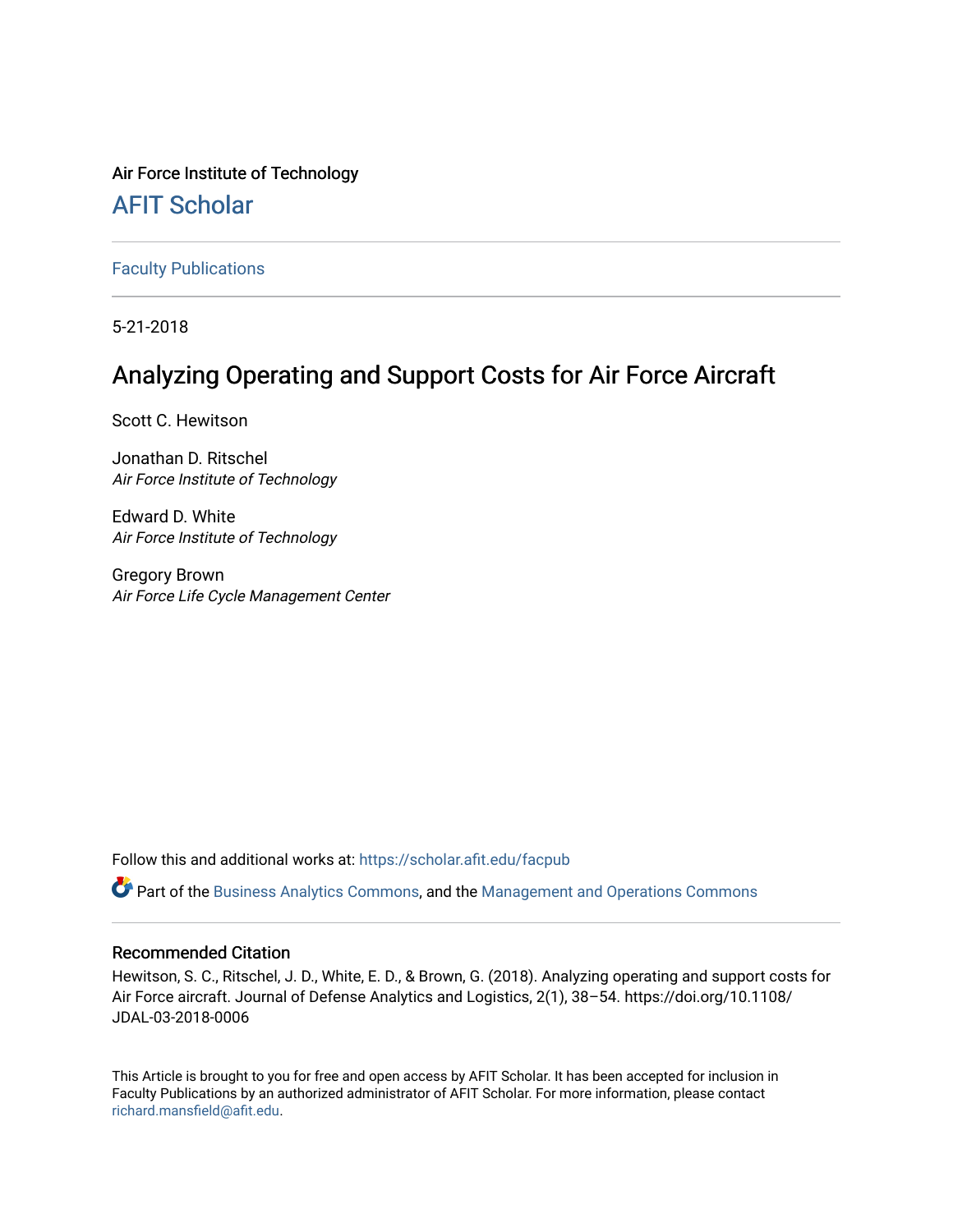JDAL 2,1

38

Received 12 March 2018 Revised 14 May 2018 Accepted 21 May 2018

# Analyzing operating and support costs for Air Force aircraft

Scott C. Hewitson and Jonathan D. Ritschel Department of Systems Engineering and Management, Air Force Institute of Technology, Wright-Patterson AFB, Ohio, USA

Edward White

Department of Mathematics and Statistics, Air Force Institute of Technology, Wright-Patterson AFB, Ohio, USA, and

Gregory Brown Air Force Life Cycle Management Center, Wright-Patterson AFB, Ohio, USA

#### Abstract

**Purpose** – Recent legislation resulted in an elevation of operating and support  $(0&S)$  costs' relative importance for decision-making in Department of Defense programs. However, a lack of research in O&S hinders a cost analyst's abilities to provide accurate sustainment estimates. Thus, the purpose of this paper is to investigate when Air Force aircraft O&S costs stabilize and to what degree. Next, a parametric O&S model is developed to predict median O&S costs for use as a new tool for cost analyst practitioners.

**Design/methodology/approach** – Utilizing the Air Force total ownership cost database, 44 programs consisting of 765 observations from 1996 to 2016 are analyzed. First, stability is examined in three areas: total O&S costs, the six O&S cost element structures and by aircraft type. Next, stepwise regression is used to predict median O&S costs per total active inventory (CPTAI) and identify influential variables.

Findings – Stability results vary by category but generally are found to occur approximately five years from initial operating capability. The regression model explains 89.01 per cent of the variance in the data set when predicting median O&S CPTAI. Aircraft type, location of lead logistics center and unit cost are the three largest contributing factors.

**Originality/value** – Results from this research provide insight to cost analysts on when to start using actual O&S costs as a baseline for estimates in lieu of analogous cost program data and also derives a new parametric O&S estimating tool designed as a cross-check to current estimating methodologies.

On May 22, 2009, the Weapon Systems Acquisition Reform Act (WSARA) was enacted as Public Law 111-23. For Department of Defense (DoD) cost analysts and acquisition professionals, WSARA represents a watershed moment. Prior to WSARA, the focus of these DoD professionals was overwhelmingly on the acquisition (i.e. research and development or

Keywords Stability, Regression, Cost analysis, Operating and support costs

Paper type Research paper



Journal of Defense Analytics and Logistics Vol. 2 No. 1, 2018 pp. 38-54 Emerald Publishing Limited 2399-6439 DOI [10.1108/JDAL-03-2018-0006](http://dx.doi.org/10.1108/JDAL-03-2018-0006)

Disclaimer: The views expressed in this article are those of the authors and do not reflect the official policy or position of the United States Air Force, Department of Defense or the United States Government.

<sup>©</sup> Scott C. Hewitson, Jonathan D. Ritschel, Edward White and Gregory Brown. In accordance with section 105 of the US Copyright Act, this work has been produced by a US government employee and shall be considered a public domain work, as copyright protection is not available. Published in Journal of Defense Analytics and Logistics. Published by Emerald Publishing Limited.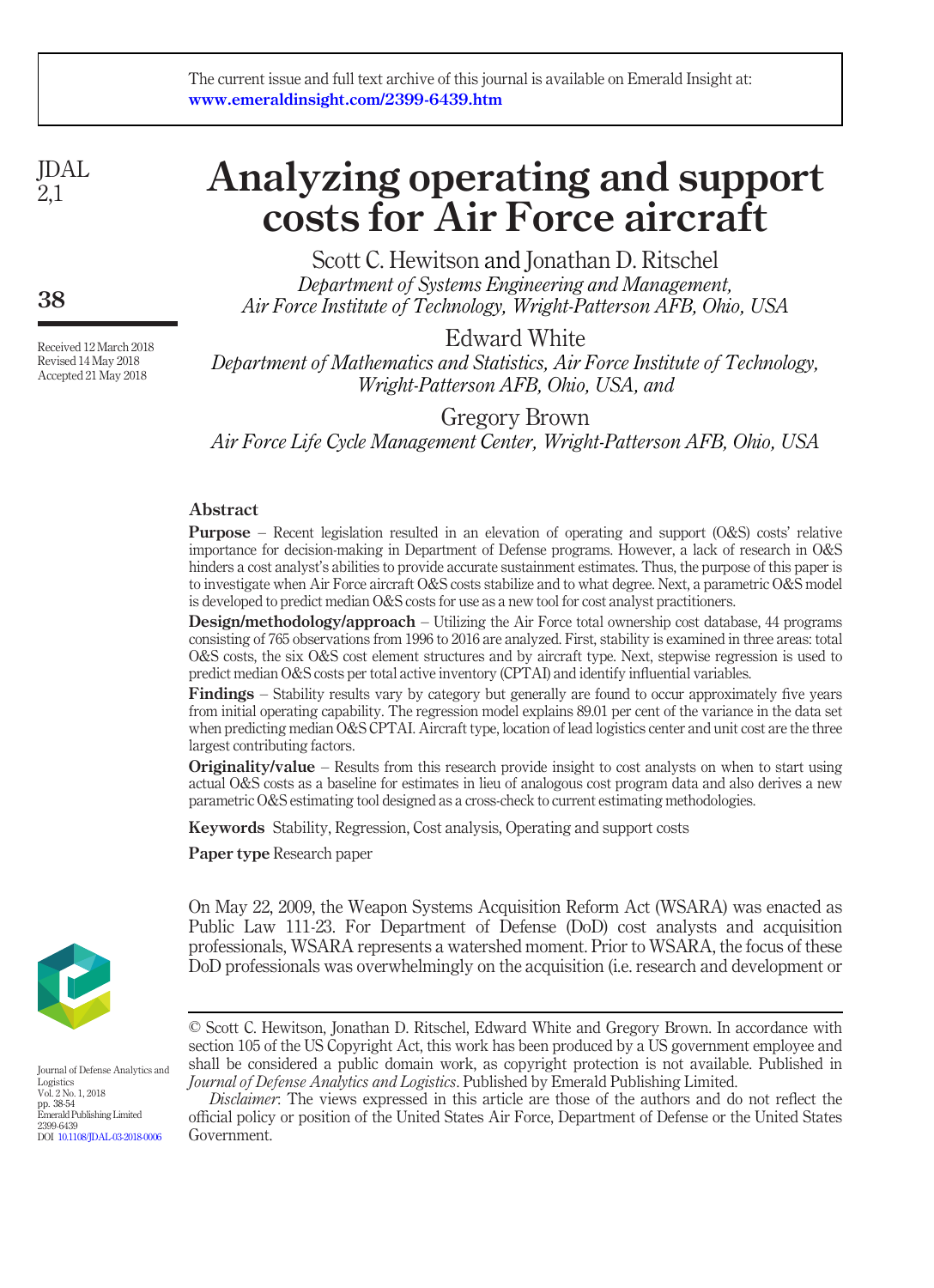procurement) phases of a program's life cycle (Ryan *et al.*[, 2013\)](#page-14-0). WSARA, however, brought incipient attention and emphasis to the operating and support (O&S) phase of the life cycle [\(Congress US, 2009](#page-13-0)). To be clear, it is not the requirement to develop and complete O&S cost estimates that has changed. Rather, it is the elevation of the relative importance of the O&S estimates for decision-making in relation to its acquisition counterparts that has changed. This historically dichotomous relationship is mirrored in the academic literature. In fact, an analysis of the DoD cost literature shows that acquisition cost behavior was the focus of over 130 studies from 1945 to 2009, while published analysis of O&S cost behavior during the same time rarely occurred (Ryan *et al.*[, 2012\)](#page-14-1). Since the enactment of WSARA in 2009, however, a burgeoning O&S research stream has appeared in the literature as demonstrated in the works of Boito et al.  $(2012)$ , Jones et al.  $(2014)$  and Ritschel and Ritschel  $(2016)$ , amongst others.

Additionally, the practical importance of accurate O&S estimates is manifesting itself in programmatic decisions. For example, the decision to divest (or not) the U-2 in favor of the RQ-4 Global Hawk is framed not only by relative capability performance of the platforms but also by their expected O&S costs. The significance of cost in the decision process is clear:"as costs for operating the Global Hawk fell below those of the U-2, the service chose to go with the unmanned platform going forward" [\(Pomerleau, 2016\)](#page-14-3). While the final decision on retiring the U-2 is in flux, as increased defense funding in the 2017 budget has resulted in both platforms being retained, the importance of O&S costs to decision-makers is evident.

Given the extant need for credible O&S estimates and their known historical inaccuracies (Ryan *et al.*[, 2013](#page-14-0)), we seek to provide improvements in the field of O&S estimating. Cost analysts use a range of estimating techniques, including parametric, analogy, engineering build-up or extrapolation from actuals (actual costs). As data become available and programs mature, analysts shift from techniques such as the analogy method to the extrapolation from actuals method ([Mislick and Nussbaum, 2015\)](#page-13-3). Current practice for O&S estimates relies heavily on the analogy method. The development of the Air Force Total Ownership Cost (AFTOC) database in 1996, which collects expenditures on the O&S costs of DoD platforms, provides a relatively recent repository that cost analysts can use to migrate from an analogy technique to the extrapolation from actual method. But when can analysts make the transition? To transition to utilizing actual data, cost analysts strive to understand when a steady-state is achieved. Thus, we seek to answer this question by investigating O&S cost stability properties in US Air Force aircraft platforms.

While determining stability properties helps cost analysts working estimates on mature platforms, there is also a large segment of analysts performing estimates at varied stages in a program's life cycle. Therefore, the second part of the research develops a regression model (including the results of the stability analysis as an explanatory variable) to predict median O&S costs. The intent of this parametric model is not necessarily to replace current practices. Rather, the model is intended as a secondary technique, or crosscheck, to the analyst's primary methodology. This fulfills a critical role as cost analysts typically use multiple techniques to garner confidence in the final estimate [\(Government Accountability](#page-13-4) Offi[ce, 2009](#page-13-4)). The desired result is convergence around a similar number, thereby providing the decision-maker with the most reliable cost estimate possible.

The literature reveals limited inquiries into stability properties but does provide identification of potentially important independent variables for inclusion in the parametric model developed in this research. Jones *et al.* [\(2014\)](#page-13-2) examine the ratio of O&S costs to acquisition costs. A methodological assumption in their analysis is that O&S costs are deemed stable once 10 per cent of the planned procurement quantity are produced. The 10 per cent inclusion criterion is used to simplify their data set; however, there is no data-driven

Analyzing operating and support costs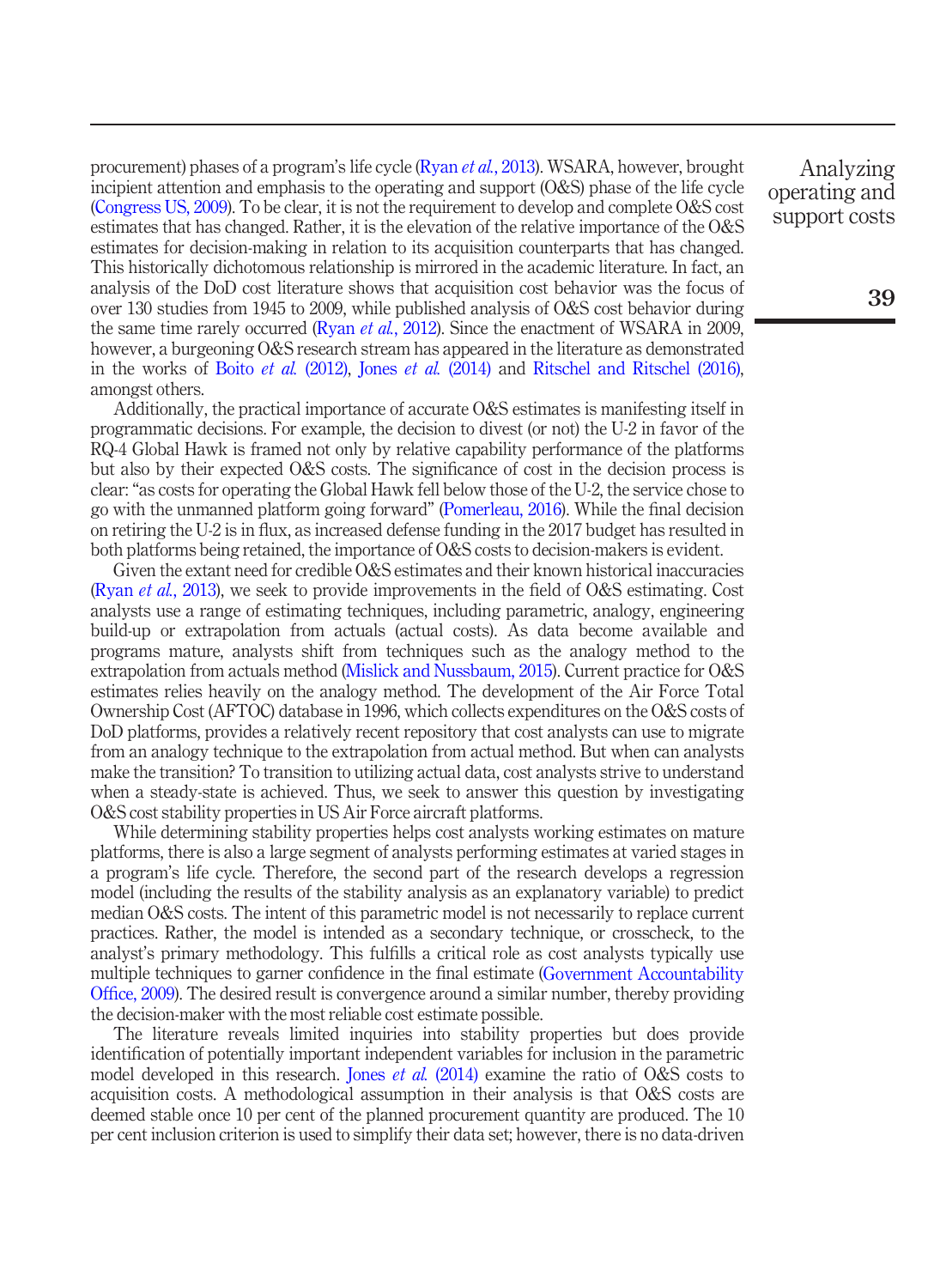evidence to validate the claim. [Dixon \(2005\)](#page-13-5) analyzes the effects of aging on commercial aircraft and finds sustainment results in three distinct phases: newness, mature and aging. Dixon discovers that the newness phase ends at approximately five-seven years, which may indicate the initiation of stability. Although commercial aircraft and military aircraft have distinctly different objectives, there are parallels to the analysis, and age is included as a variable in our model. While stability has not been explicitly analyzed in the O&S arena, it has been examined in earned value management (EVM) data. Christensen and Payne use the cost performance index in EVM as a tool to gauge stability in DoD contracts [\(Christensen](#page-13-6) [and Payne, 1992](#page-13-6)). Petter *et al.* [\(2015\)](#page-13-7) add to this research by investigating earned schedule and its application to stability while analyzing three definitions of stability. While EVM focuses on contract performance and is inherently different than O&S's perpetual nature, the methodologies provide an insight on how to approach the determination of stability for O&S costs.

In 2001, the Congressional Budget Office (CBO) developed a rudimentary regression model to predict O&S costs that uses variables from a 1990 RAND study ([Hildebrandt and](#page-13-8) [Sze, 1990\)](#page-13-8). The 2001 study uses the nascent AFTOC database to create the model. The AFTOC database originated in 1996 resulting in only four years of data in their analysis [\(CBO, 2001](#page-13-9)). Key variables identified in the model include age, tempo and unit cost. Incorporating additional years of data and adding programmatic information provides an opportunity for a more robust model to be built.

#### Database and methodology

The primary data used in this research include annual O&S costs for 44 aircraft programs (765 observations) gathered from the AFTOC database. Research is limited to aircraft in the Air Force inventory and expenditures from 1996 to 2016 because AFTOC does not contain data prior to 1996 or expenditures from 2017 at the time of this analysis. AFTOC provides costs in base-year dollars and then-year dollars. For this research, all costs are converted with Office of the Secretary of Defense (OSD) inflation indices to base-year 2016 to remove the effects of inflation. Initial operational capability (IOC) dates are needed for standardization purposes and are found using selected acquisition reports. To ensure robustness of programs selected for analysis, they must have a total active inventory (TAI) of over 10 in at least one year of cost data, at least five years of cost data for a mission design series (MDS) to be included and an available IOC year. In the data gathering process, some MDS (variants) shared IOC dates which necessitated grouping. Initial screening of the base data set is shown in [Table I,](#page-3-0) while [Table II](#page-4-0) highlights the 44 programs used for analysis grouped by aircraft mission type from AFTOC.

Once data are collected and screened, costs are standardized by calculating cost per flying hour (CPFH) and cost per total active inventory (CPTAI) to control for the variance in hours flown or number of aircraft in the inventory. The three cost types explored are total

| Screen                     | Remaining MDS |
|----------------------------|---------------|
| <b>AFTOC</b>               | 274           |
| TAI > 10                   | 146           |
| MDS years data $> 5$       | 110           |
| Available IOC date         | 57            |
|                            | Programs      |
| Grouped by <b>IOC</b> Date | 44            |

40

JDAL 2,1

<span id="page-3-0"></span>Table I. Initial data set screening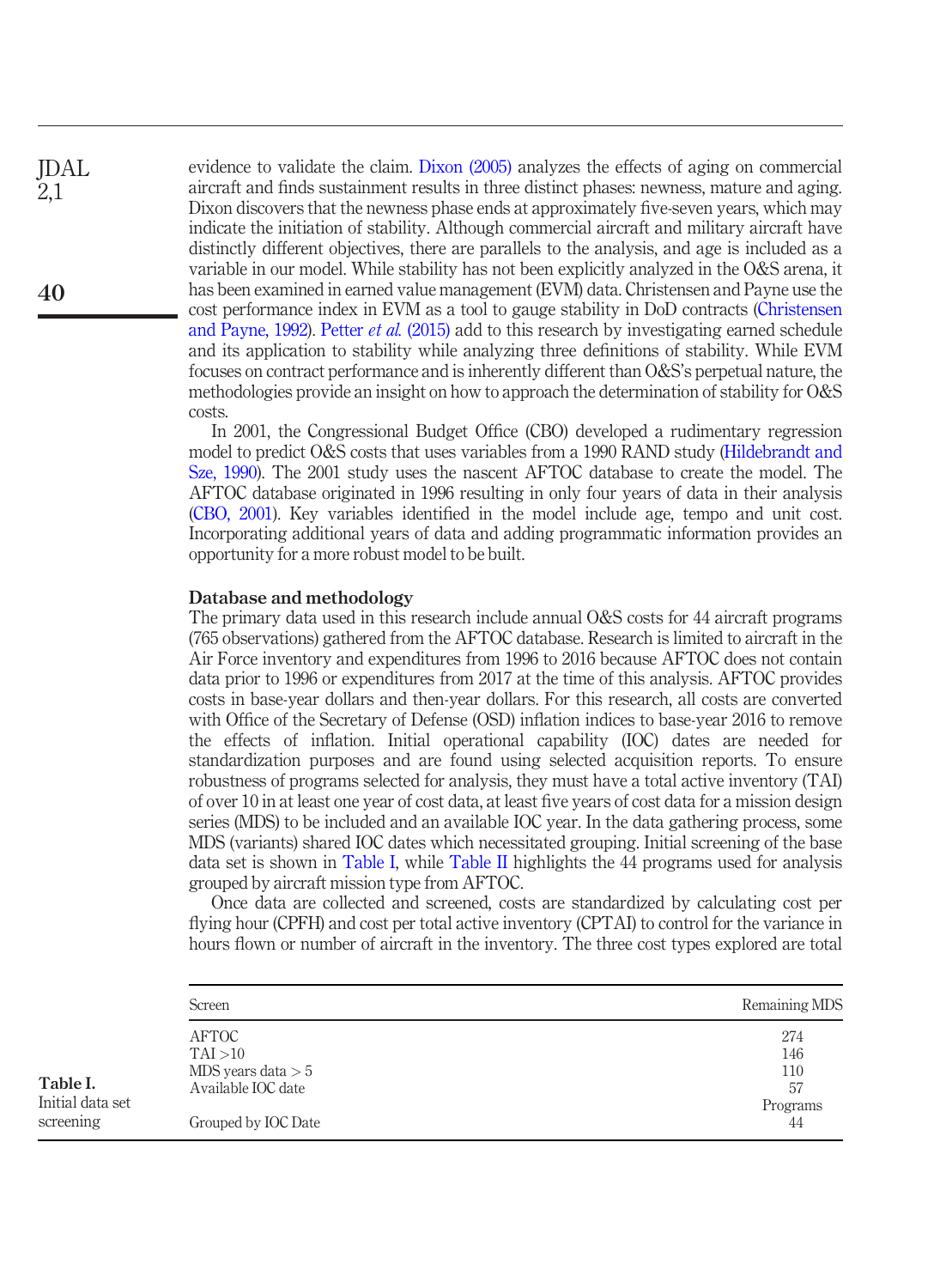| Fighter/attack<br>$A-10C$<br>$A/OA-10$<br>F-117A                                   | Reconnaissance<br>$E-3B/C$<br>E-8C<br>$U-2S$                                          | Helicopter<br>$HH-60G$<br>MH-53J/M<br>UH-1H/N                                                      | Analyzing<br>operating and<br>support costs        |
|------------------------------------------------------------------------------------|---------------------------------------------------------------------------------------|----------------------------------------------------------------------------------------------------|----------------------------------------------------|
| $F-15A$<br>$F-15B$<br>F-15C<br>$F-15D$<br>$F-15E$<br>$F-16A$<br>$F-16B$<br>$F-16C$ | Special Duty<br>$AC-130H/U$<br>$EC-130E/H$<br><b>EC-130</b><br>MC-130E/H<br>$MC-130P$ | Transport/Tanker<br>C-130E/H<br>C-130 <sup>I</sup><br>$C-141B/C$<br>$C-17A$<br>$C-21A$<br>$C-5A/B$ | 41                                                 |
| $F-16D$<br>$F-22A$<br>Bomber                                                       | Training<br>$T-1A$<br><b>T-38A/C</b><br>T-6A                                          | $C-5M$<br>$CV-22B$<br>$HC-130P/N$<br>KC-10A                                                        |                                                    |
| $B-1B$<br>$B-2A$<br>$B-52H$                                                        | <b>UAV/Drone</b><br>$MQ-1B$<br>MQ-9A<br>$RQ-4B$                                       | $KC-135E/R$                                                                                        | Table II.<br>Programs selected by<br>aircraft type |

<span id="page-4-0"></span>O&S costs, CPFH and CPTAI. "Time from IOC" is standardized by subtracting the IOC year of a certain MDS from the given year of O&S cost data. For simplicity, the IOC year is looked at, not the month. Data ranges from 1996 to 2016, but the aircraft included are at different points in their sustainment phase. For example, in 2010, the C-17A is 17 years from IOC, while the F-22A is only 5 years from IOC. When all data points are compiled, trends can be seen in terms of years from IOC for a specific program.

The determination of stability for cost analysts relies on a year-to-year per cent cost difference for each year from IOC. In the analysis, the six cost element structures (CES) from the OSD, cost assessment and program evaluation (OSD CAPE) cost estimating guide, shown in [Table III](#page-4-1), are used to highlight differences in stability properties by CES. Total O&S costs are an aggregate of all six CES, but only the first five CESs are analyzed individually because of the variance in how indirect costs (CES 6) are levied on different

<span id="page-4-1"></span>

| CES | Name                                     | Description                                                                                                                                                                                                                                                                                              |                                   |
|-----|------------------------------------------|----------------------------------------------------------------------------------------------------------------------------------------------------------------------------------------------------------------------------------------------------------------------------------------------------------|-----------------------------------|
| 1.0 | Unit-level Manpower                      | Cost of operators, maintainers, and other support manpower assigned to<br>operating units. May include military, civilian, and/or contractor manpower                                                                                                                                                    |                                   |
| 2.0 | Unit operations                          | Cost of unit operating material (e.g. fuel and training material), unit support<br>services, and unit travel. Excludes material for maintenance and repair                                                                                                                                               |                                   |
| 3.0 | Maintenance                              | Cost of all system maintenance other than maintenance manpower assigned<br>to operating units. Consists of organic and contractor maintenance                                                                                                                                                            |                                   |
| 4.0 | Sustaining support                       | Cost of system support activities that are provided by organizations other<br>than the system's operating units                                                                                                                                                                                          |                                   |
| 5.0 | Continuing system<br><i>improvements</i> | Cost of system hardware and software modifications                                                                                                                                                                                                                                                       |                                   |
| 6.0 | Indirect support                         | Cost of support activities that provide general services that lack the<br>visibility of actual support to specific force units or systems. Indirect<br>support is generally provided by centrally managed activities that provide a<br>wide range of support to multiple systems and associated manpower | Table III.<br><b>OSD CAPE CES</b> |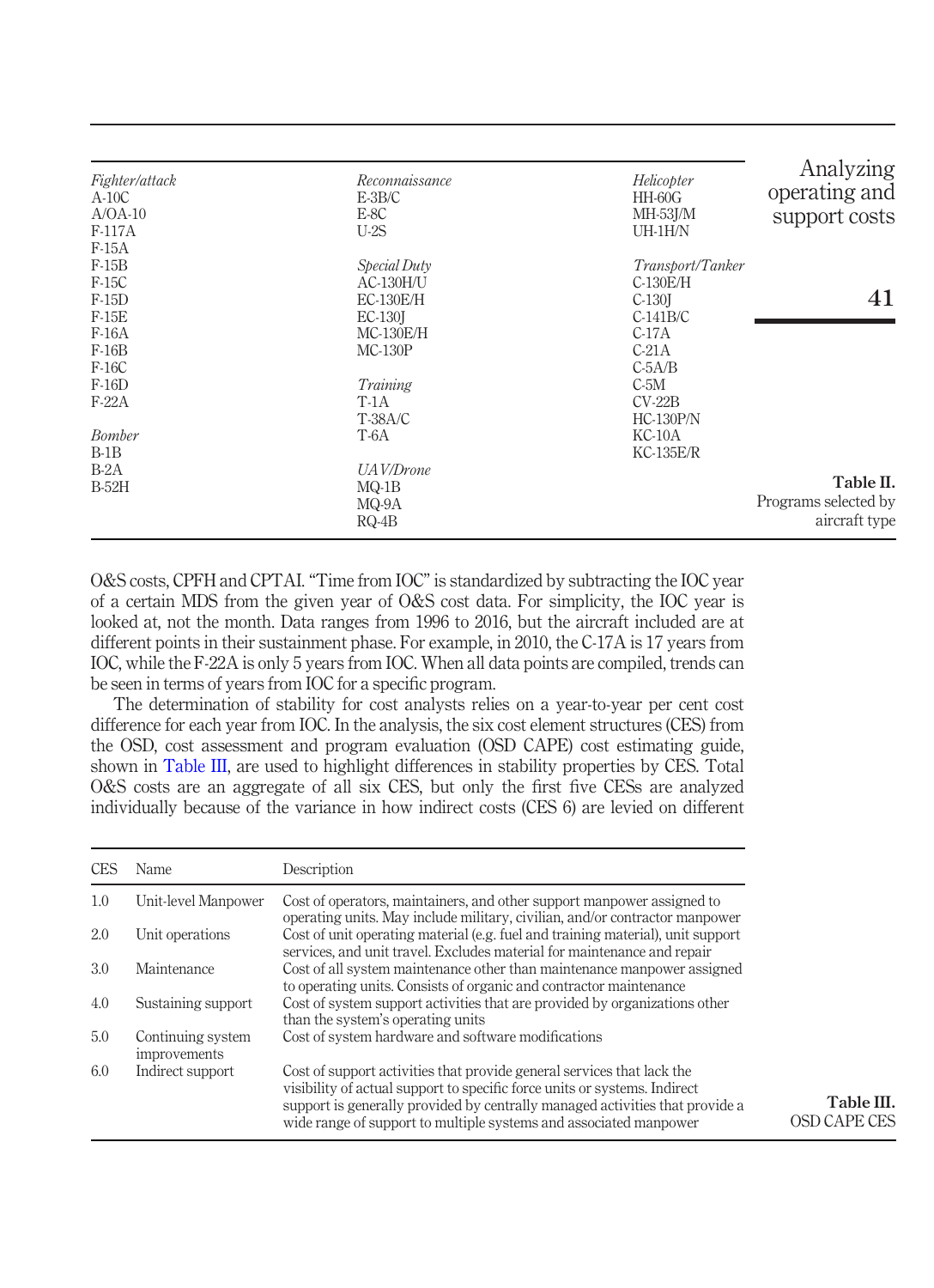JDAL 2,1

42

programs. Indirect support costs are installation and personnel costs allocated on "a per capita or some other basis," which can be ambiguous for cost analysts [\(OSD CAPE, 2014\)](#page-13-10). Once individual differences (percentage) are calculated for each year from IOC for all 44 programs, the mean difference for each year from IOC is determined.

Truncating O&S years beyond 40 occurs because of the reasonable assumption of how long an MDS will be in operation. The 44 selected programs have years of data ranging from 1 to 57 years from IOC. This research aims to determine when stability occurs within the expected service life. Therefore, OSD CAPE's largest notional service life duration, which between fixed wing and rotary aircraft is 40 years, is the cutoff for truncation [\(OSD CAPE,](#page-13-10) [2014](#page-13-10)). This approach is consistent with the prior literature on O&S costs. Jones *et al.* [\(2014\)](#page-13-2) used the OSD CAPE draft estimating guide when finding the ratio of O&S costs to development costs and applied services lives of 20-30 years for fighters and helicopters and 30-40 years for cargo, bomber and tanker aircraft. Given these two determinations of service life, separate analyses are conducted for up to 30 years from IOC and 30-40 years from IOC. This has the added benefit of examining potential aging effect in the data. The base data set has 765 programs and year pairs (e.g. F-15A in 1998 or F-22A in 2008), while the truncated set has 681, which means that only 10.98 per cent of the data points are removed because of truncation.

The degree of stability is determined through testing per cent bounds. The process starts at a 20 per cent bound and finds the first year from IOC in which the mean per cent difference crosses this threshold. That point is then declared the "year from IOC" that stability occurs. The duration of time it stays within the 20 per cent bound is calculated from the stability point to 30 years and the stability point to 40 years. If the mean per cent difference falls within the 20 per cent bound for more than 80 per cent of the time from the stability point to 30 years, then the same process is repeated with a 15 per cent bound. The process is repeated for the 10 and 5 per cent bounds if applicable, with the most restrictive bound being the best point of stability. This process is completed for all 18 cost combinations comprising the three cost types (total costs, CPFH and CPTAI) and six cost categories (Total O&S and CES 1-5). Again, CES 6 is used in the calculation of total O&S but not individually analyzed. The per cent stable to 40 years is not used in the selection of the best bound, but a decrease in per cent of the time stable can reveal potential aging affects.

After the best bound selection, there is a stability point in terms of years from IOC and a per cent bound. Next, descriptive statistics are calculated for the mean per cent differences from the stability point to 30 years from IOC. Using the best bound and descriptive statistics, it can be determined which cost type and which categories exhibit the most or least amount of stability. Understanding these steady-state properties, therefore, provides an insight to cost analysts on the proper time to migrate from the analogy technique to an extrapolation from actual method. The bounds also influence the cost risk modeling of the individual elements when developing a cost estimate. Descriptive statistics for 30-40 years from IOC are also calculated to highlight any aging affects.

This process is then repeated for each aircraft type. Aircraft are divided into the eight operational mission categories given by AFTOC: bomber, fighter/attack, helicopter, reconnaissance, special duty, training, transport/tanker and unmanned aerial vehicle (UAV). It is important to note that splitting the 44 programs into eight categories drastically reduces the number of data points for each aircraft type. Because of the small sample size, inferential tests are not conducted to demonstrate differences in aircraft type, but descriptive statistics can still provide insights. For simplicity, comparisons by aircraft category use the best metric for stability found at the aggregate level (i.e. CPFH, CPTAI or total costs).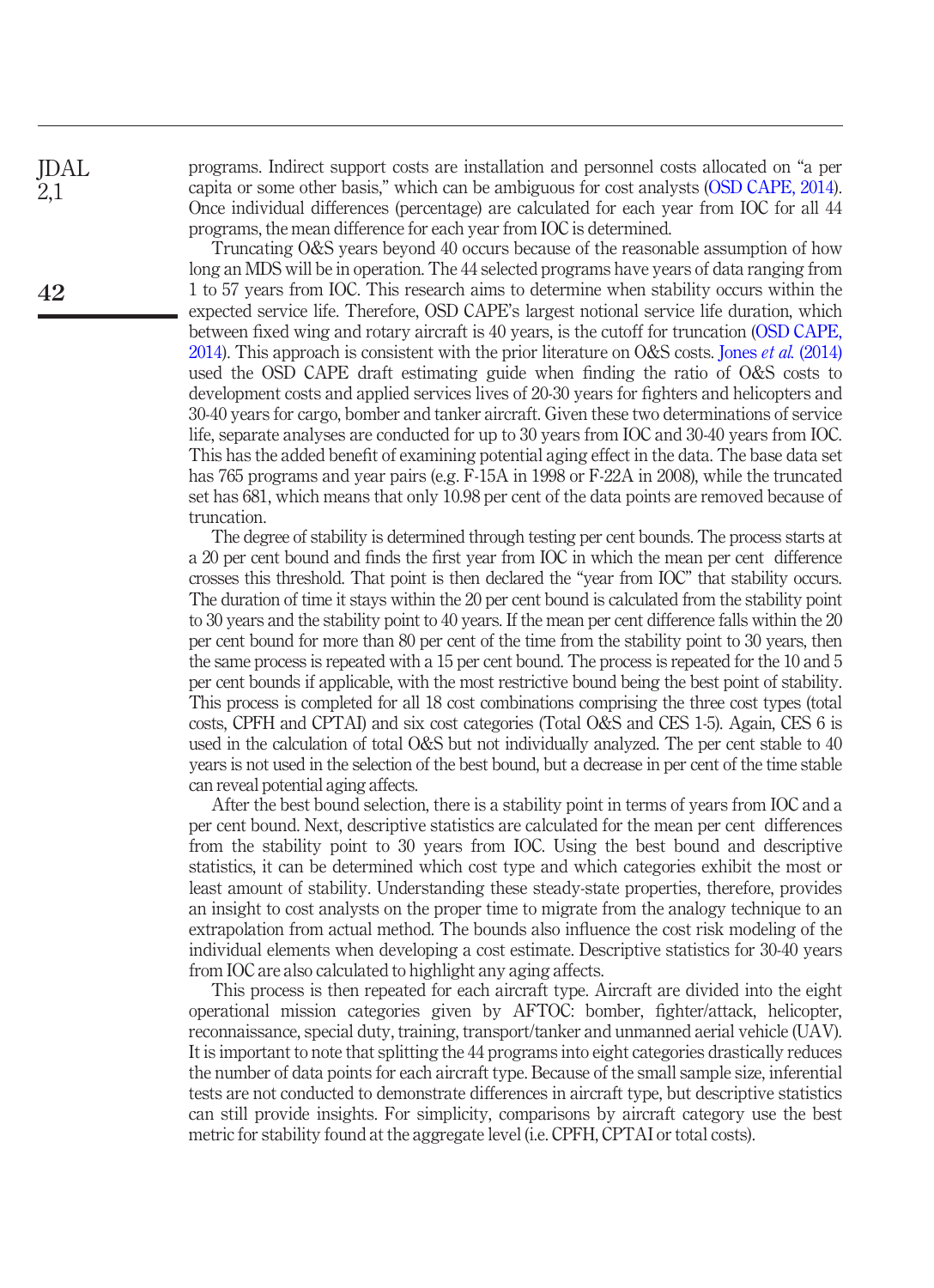The second part of this research creates a top-level regression model as a crosscheck to the cost analyst's primary estimation techniques for O&S costs. The dependent variable in this regression analysis is the total CPTAI. AFTOC provides additional programmatic information in addition to the cost data that are used to create independent, predictor variables. Examples of programmatic data provided in the database include average age of aircraft, location of lead logistics center, operational mission type and unit-cost, among others, discussed in the next section. Stability analysis results are also incorporated into the model as an additional predictor variable for the point of stability in terms of years from IOC.

Regression analysis requires a re-screen of the initial data set because of the addition of variables. Each program and "years from IOC" pair must have only one value for each potential predictor variable. This screen resulted in five grouped programs that have two different unit-costs and one grouped program with two different logistics centers. C-141B/C, KC-135E/R, MH-53J/M, T-38A/C and UH-1H/N are all programs that had major overhauls at some point in their service life that created a new MDS and an updated unit cost. Because of the programs being previously grouped by IOC year, these five are removed from regression analysis for having two unit-costs. The program with two logistics centers is the EC-130E/H and is included in the regression data set because location of logistics center is a binary variable that may influence the O&S cost. [Table IV](#page-6-0) illustrates the re-screen of the base data set.

Prior to any model building, the re-screened regression database is separated into two groups: the model building data set and validation set. For multiple regression, a random sampling of the data uses approximately 80 per cent for the model building portion and 20 per cent for the validation set. Variables may or may not be included in the model depending on the individual significance and contingent on passing regression diagnostics. The mixed stepwise function in JMP Pro Version 12 is used to determine which predictor variables are initially included in the model. A significance level of 0.05 is the threshold to enter or exit the model. The assumption of normality is assessed using the Shapiro–Wilk test, while the assumption of constant variance is assessed with the Breusch–Pagan test. Both tests are conducted at the 0.05 level of significance. Failing to satisfy the assumption of constant variance can potentially be remedied with natural log transformation of the dependent and/ or independent variables. The natural log transformation results in the predicted model value being the median response rather than a mean.

Furthermore, multicollinearity, influential data points and outliers are investigated to prevent additional bias. Variance inflation factors (VIFs) highlight linear relationships between two variables and a VIF higher than 5 indicates multicollinearity. Cook's distance detects influential data points that could be skewing the model, and any value greater than 0.5 is investigated thoroughly. Any studentized residual that is greater than three standard deviations from the mean is considered an outlier and must also be investigated further. The final assessment is the Bonferroni–Holm correction, which aims to control the family-wise error rate and reduces Type I error (false positives).

<span id="page-6-0"></span>

| Screen                      | Programs | Observations remaining | Table IV.           |
|-----------------------------|----------|------------------------|---------------------|
| Base data set               | 44       | 892                    | Rescreening of      |
| Duplicate unit costs        | 39       | 708                    | base data set for   |
| Has value for each variable | 39       | 609                    | regression analysis |

Analyzing operating and support costs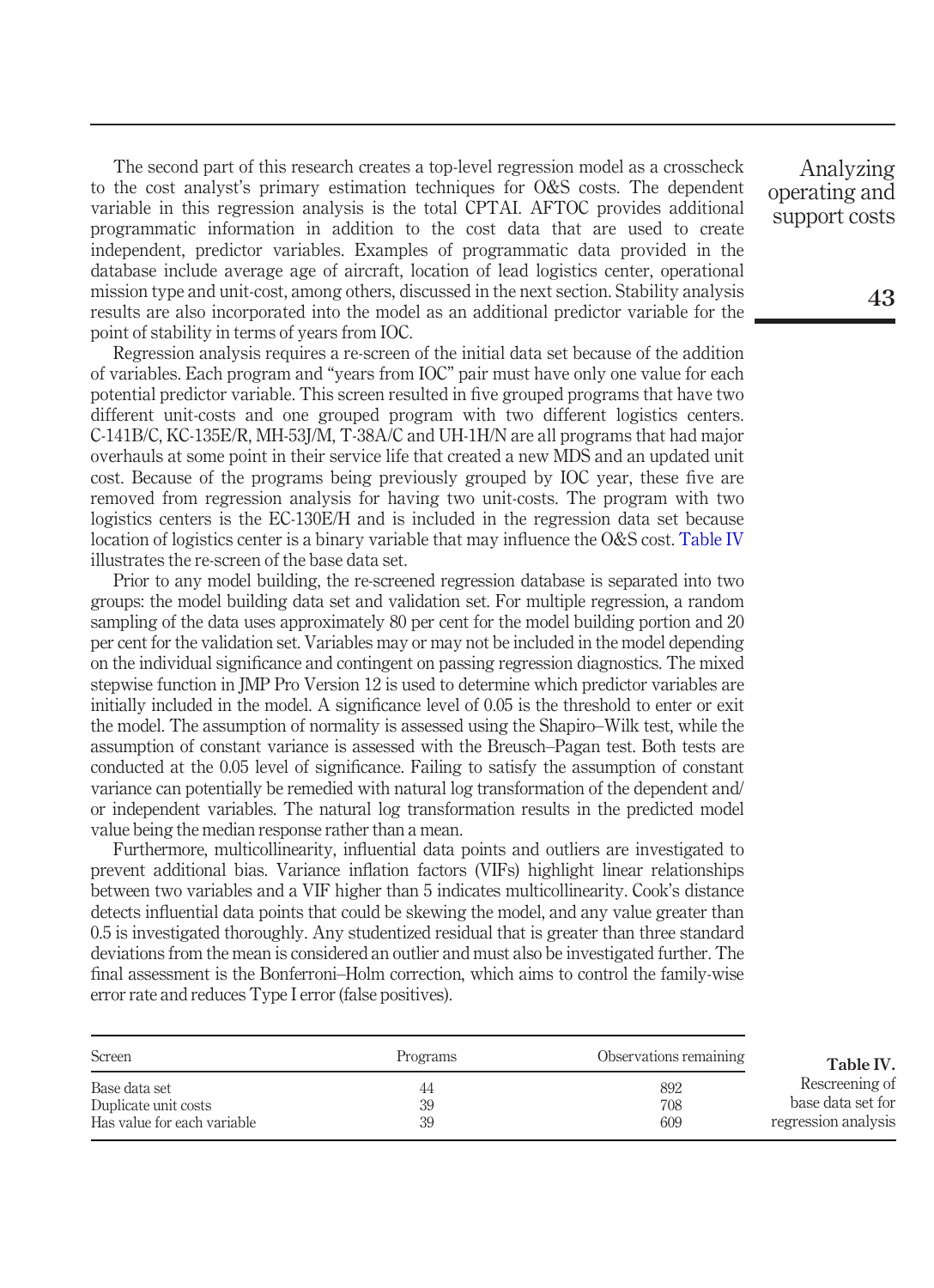Once all diagnostics are passed, the model building set is validated against the validation set using multiple criteria: mean absolute percentage error (MAPE), median absolute percentage error (MdAPE) and adjusted  $R^2$ . When the model is deemed internally valid, then all data points are combined to update the final model using the variables selected from the model building process. JDAL 2,1

#### Results 44

#### Stability analysis

The stability analysis begins by examining the mean per cent differences for CPTAI at each year from IOC, up to 40 years ([Figure 1](#page-8-0)). The number of programs used in the calculations of mean per cent difference for a specified "years from IOC" range from 8 to 24. The table displays total CPTAI and the five O&S CESs CPTAI. Mean values are color coordinated from red to green at 5 per cent bins, where dark red is equivalent to greater than 20 per cent difference and dark green is equivalent to under 5 per cent difference. Tables for total O&S cost and CPFH are attached in the [Appendix](#page-15-0) and demonstrate similar characteristics. Note that CES 4 and 5 do not fall under the 20 per cent threshold at any point and are, therefore, removed from further analysis. While it may seem capricious to remove two of the five categories, O'[Hanlon \(2018\)](#page-13-11) determined that CES 1, 2 and 3 constitute the majority of O&S costs with a mean of 82.39 per cent and median of 80.53 per cent.

The best bound selection process and descriptive statistics for all combinations (minus CES 4 and 5) are summarized in [Table V](#page-9-0). Looking at the table, several conclusions can be drawn from the data. For instance, CES 1 (Manpower) and 2 (Unit operations) have much lower means and medians than CES 3 (Maintenance). This indicates that manpower and pay are fairly stable. Operation tempo and fuel consumption is usually planned in advance and may contribute to unit operations' costs having a more consistent nature as well. Maintenance, especially unplanned maintenance, is much harder to predict, and that may explain why less stability is exhibited in CES 3 across all cost combinations. The cost type (total, CPFH or CPTAI) that has the lowest best bounds is CPTAI which displays lower means and medians than the other two cost categories. In addition to the conclusions across cost type and cost categories, there appears to be aging affects in total costs and CPTAI but not for CPFH combinations. Aging can be seen when the per cent stable to 40 years from IOC is less than per cent stable to 30 years from IOC. While it does not show the direction in which costs are going, it does show that there is less stability later in the sustainment phase. In addition, the mean and median values for CPFH are higher, which indicate instability.

The last segment of stability analysis searches for differences across aircraft categories. The sample size to calculate means drops sizably when splitting the 44 programs into eight different categories, which limits the fidelity of inferential statistics. In addition, not all aircraft platform types have data points for all years from IOC in between 1 and 40. For this reason, bounds testing and descriptive statistics provided for the various aircraft platform types are catered to the available data of the aircraft type. CPTAI was the best metric in the aggregate analysis, with stability demonstrated at the 10 per cent bound, a trend that appears the same across all platform types. For this reason, the research hones in on CPTAI as the basis for category comparison. Besides helicopters, which has its first year of data 11 years from IOC, all aircraft types exhibit stability properties till five years from IOC. As shown in [Table VI](#page-10-0), there are potentially three distinct groupings for the means of per cent differences after stability occurs. Bombers, fighter/attack, training and transport/tanker have total CPTAI means around 7 per cent and medians from 5 to 7 per cent. Reconnaissance and helicopters are at 8.55 and 9.55 per cent, respectively, with medians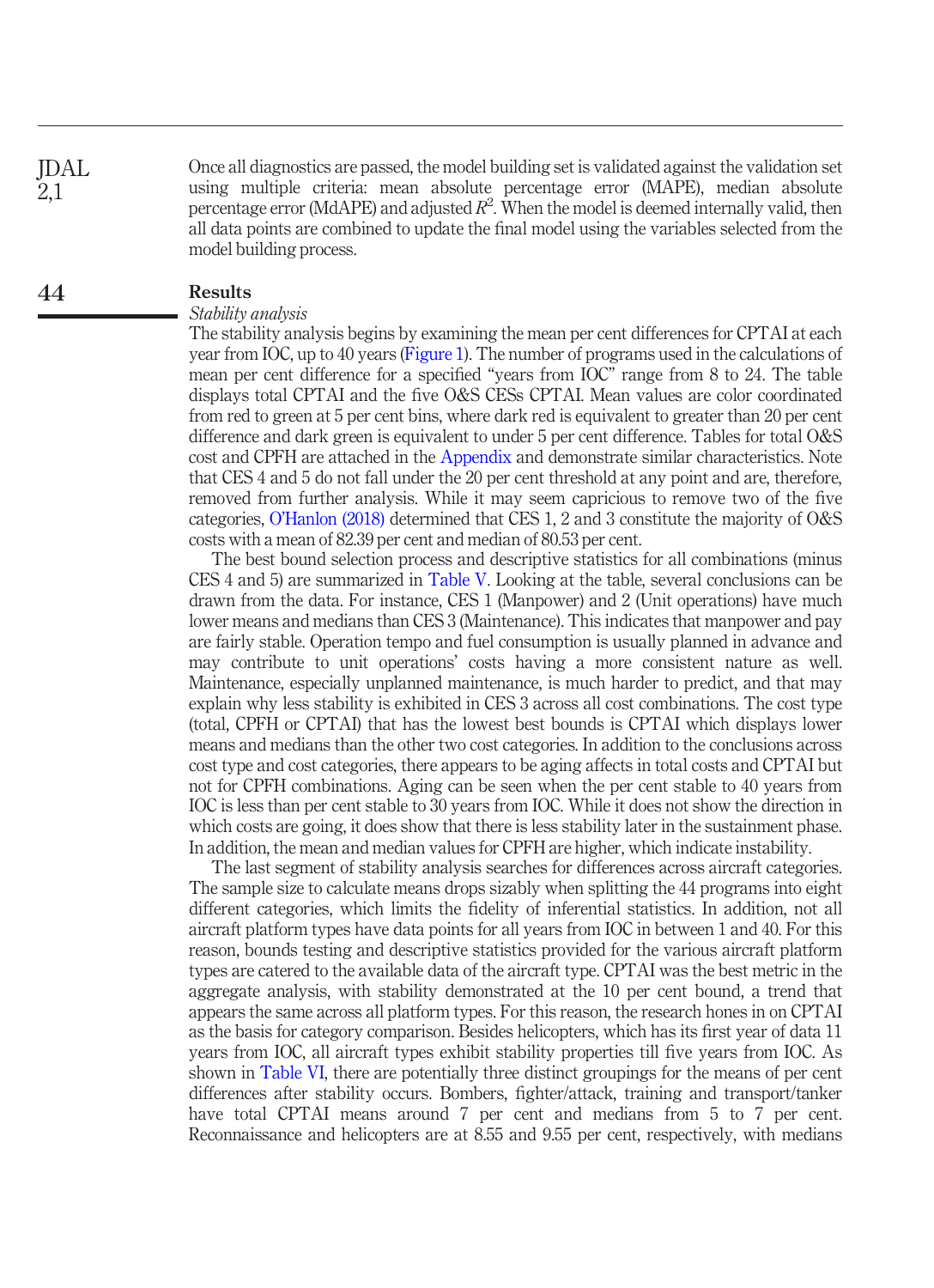| Years from     | <b>CPTAI</b> | CPTAI            | <b>CPTAI</b>     | CPTAI            | CPTAI            | <b>CPTAI</b>     |
|----------------|--------------|------------------|------------------|------------------|------------------|------------------|
| <b>IOC</b>     | Total        | CES <sub>1</sub> | CES <sub>2</sub> | CES <sub>3</sub> | CES <sub>4</sub> | CES <sub>5</sub> |
| 1              | 644.8%       | 847.3%           | 2704.0%          | 246.4%           | 232.7%           | 37.8%            |
| $\overline{2}$ | 27.0%        | 24.7%            | 43.3%            | 60.6%            | 51.1%            | 100.7%           |
| 3              | 39.2%        | 207.0%           | 25.7%            | 70.0%            | 144.9%           | 1,360.0%         |
| 4              | 13.3%        | 15.6%            | 15.8%            | 35.4%            | 945.8%           | 157.0%           |
| 5              | 23.5%        | 11.1%            | 17.2%            | 21.263.8%        | 53.0%            | 40.3%            |
| 6              | 6.3%         | 11.9%            | 25.7%            | 12.0%            | 68.7%            | 117.2%           |
| 7              | 10.0%        | 14.5%            | 14.7%            | 20.7%            | 232.8%           | 70.7%            |
| 8              | 11.0%        | 11.4%            | 21.8%            | 24.6%            | 71.0%            | 46.6%            |
| 9              | 11.0%        | 7.3%             | 25.2%            | 18.2%            | 112.6%           | 63.5%            |
| 10             | 8.7%         | 7.4%             | 11.4%            | 18.5%            | 201.9%           | 56.0%            |
| 11             | 9.6%         | 8.3%             | 16.1%            | 20.8%            | 91.0%            | 91.2%            |
| 12             | 6.6%         | 6.9%             | 10.9%            | 11.7%            | 21.0%            | 25.8%            |
| 13             | 12.5%        | 9.5%             | 6.3%             | 36.4%            | 43.3%            | 33.4%            |
| 14             | 7.4%         | 7.1%             | 11.6%            | 11.9%            | 198.0%           | 54.8%            |
| 15             | 8.4%         | 8.9%             | 17.8%            | 22.3%            | 145.1%           | 27.9%            |
| 16             | 10.6%        | 8.4%             | 10.5%            | 25.2%            | 310.3%           | 94.0%            |
| 17             | 7.2%         | 6.8%             | 12.8%            | 13.8%            | 58.0%            | 39.7%            |
| 18             | 9.1%         | 7.2%             | 14.0%            | 22.2%            | 90.9%            | 48.4%            |
| 19             | 5.1%         | 4.5%             | 8.8%             | 12.3%            | 58.5%            | 37.3%            |
| 20             | 6.4%         | 8.2%             | 9.2%             | 14.7%            | 73.7%            | 31.0%            |
| 21             | 10.5%        | 7.9%             | 13.2%            | 21.4%            | 93.7%            | 54.5%            |
| 22             | 8.8%         | 8.3%             | 13.3%            | 18.0%            | 102.0%           | 113.4%           |
| 23             | 6.4%         | 6.7%             | 11.2%            | 15.6%            | 45.3%            | 43.6%            |
| 24             | 8.4%         | 13.2%            | 10.1%            | 17.6%            | 133.0%           | 149.5%           |
| 25             | 7.4%         | 11.2%            | 9.1%             | 10.1%            | 24.2%            | 45.9%            |
| 26             | 9.3%         | 9.0%             | 10.1%            | 17.1%            | 33.3%            | 22.6%            |
| 27             | 6.1%         | 5.9%             | 13.0%            | 12.5%            | 57.3%            | 45.8%            |
| 28             | 8.8%         | 10.9%            | 6.6%             | 16.8%            | 16.5%            | 53.7%            |
| 29             | 6.4%         | 8.9%             | 13.1%            | 13.3%            | 29.3%            | 178.5%           |
| 30             | 9.0%         | 6.9%             | 12.4%            | 14.1%            | 40.6%            | 278.9%           |
| 31             | 5.4%         | 4.1%             | 9.7%             | 9.4%             | 51.8%            | 26.2%            |
| 32             | 6.5%         | 5.5%             | 15.2%            | 10.9%            | 54.6%            | 35.0%            |
| 33             | 8.0%         | 5.7%             | 9.9%             | 15.3%            | 29.6%            | 94.0%            |
| 34             | 10.7%        | 9.0%             | 18.8%            | 12.4%            | 42.1%            | 7,010.8%         |
| 35             | 13.3%        | 12.9%            | 12.4%            | 26.9%            | 43.5%            | 94.6%            |
| 36             | 7.5%         | 4.3%             | 11.6%            | 15.9%            | 28.9%            | 69.9%            |
| 37             | 8.7%         | 7.4%             | 12.8%            | 20.8%            | 39.6%            | 45.5%            |
| 38             | 11.5%        | 10.7%            | 13.8%            | 18.2%            | 45.3%            | 228.1%           |
| 39             | 7.8%         | 10.9%            | 12.4%            | 15.6%            | 36.3%            | 85.0%            |
| 40             | 11.6%        | 9.5%             | 16.1%            | 17.5%            | 58.7%            | 188.4%           |

Analyzing operating and support costs

<span id="page-8-0"></span>Figure 1. Mean per cent difference for CPTAI

around 7 per cent. Special duty aircrafts and UAVs appear to be different from the rest in the total CPTAI category with means around 11-12 per cent and medians from 10 to 12 per cent.

#### Multiple regression analysis

The second portion of analysis creates a regression model by utilizing knowledge from the aforementioned CBO/RAND study and builds upon it with additional programmatic information from AFTOC and results from the stability analysis of this research. The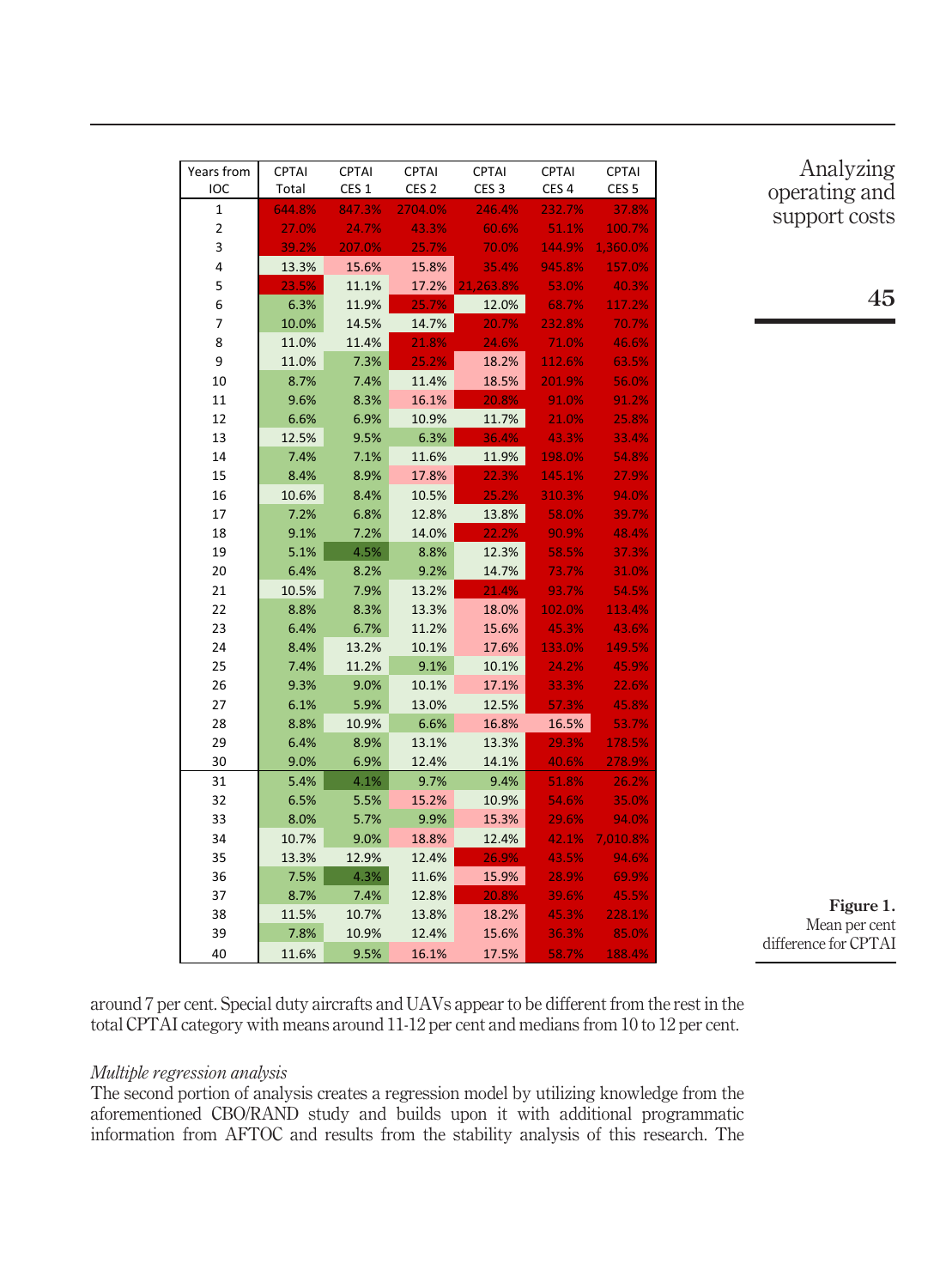<span id="page-9-0"></span>

|                       | CES <sub>3</sub><br>CPTAI<br><b>CPTAI</b><br>CES <sub>2</sub><br><b>CPTAI</b><br>CES1 | <b>S</b> ci<br>$\frac{6}{10}$<br>$\frac{\infty}{1}$ | $\begin{array}{l} 17.68 \\ 5.80 \\ 17.06 \\ 68.00 \end{array}$<br>8.15<br>1.89<br>86.36 | $\begin{array}{c} 16.30 \\ 5.09 \\ 15.37 \\ \end{array}$<br>13.81 51<br>13.81 51<br>19.91<br>7.95<br>7.95<br>8.95<br>8.15 |
|-----------------------|---------------------------------------------------------------------------------------|-----------------------------------------------------|-----------------------------------------------------------------------------------------|---------------------------------------------------------------------------------------------------------------------------|
|                       | CPTAI<br>Total<br>CES <sub>3</sub><br>CPFH                                            | $\frac{1}{2}$<br>$\frac{8}{20}$                     | 8.44<br>1.89<br>50.00<br>1943<br>6.95<br>1836                                           | 0.16<br>0.16<br>0.67<br>0.14<br>$17.36$<br>$15.49$<br>$15.36$                                                             |
|                       | CPFH<br>CES <sub>2</sub>                                                              | $\approx$ $\approx$                                 | $\begin{array}{c} 12.42 \\ 4.90 \\ 11.80 \\ 85.71 \end{array}$                          | 274567<br>28567<br>289                                                                                                    |
|                       | CPFH<br>CES <sub>1</sub>                                                              | $\frac{3}{20}$                                      | $\begin{array}{c} 13.39 \\ 13.38 \\ 12.16 \\ 88 \end{array}$                            | $13.90$<br>$13.90$<br>$12.90$<br>$30.19$                                                                                  |
|                       | CPFH<br>total                                                                         | ო <u>ს</u>                                          | $11.430$<br>$10.79$<br>$10.79$                                                          | 55<br>56889<br>568                                                                                                        |
|                       | යු<br>ද                                                                               | r<br>20                                             | 18.30<br>6.31<br>17.69<br>72.00                                                         | 18.62<br>3.57<br>85.71<br>65.71                                                                                           |
|                       | CES<br>$\mathcal{L}$                                                                  | ு ம                                                 | 1341<br>1349<br>1257                                                                    | 16.37<br>3.34<br>18.26<br>70.97                                                                                           |
|                       | CES                                                                                   | $\frac{c}{1}$                                       | 0.000<br>0.000<br>0.000                                                                 | $\frac{123}{4388}$<br>$\frac{438}{8788}$                                                                                  |
|                       | O&S<br>Total                                                                          | s<br>15                                             | 1935<br>1935<br>1936                                                                    | $13.588$<br>$13.588$                                                                                                      |
| y statistics<br>g CES | <b>Jescriptor</b>                                                                     | Stable after (Years)<br>Bound selected (%)          |                                                                                         | Mean $(^{\circ}\circ)$<br>SD $(^{\circ}\circ)$<br>Median $(^{\circ}\circ)$<br>% stable to 40<br>$30-40$                   |

46

JDAL 2,1

Table V. Summary  $(excludin$  $\dot{4}$  and 5)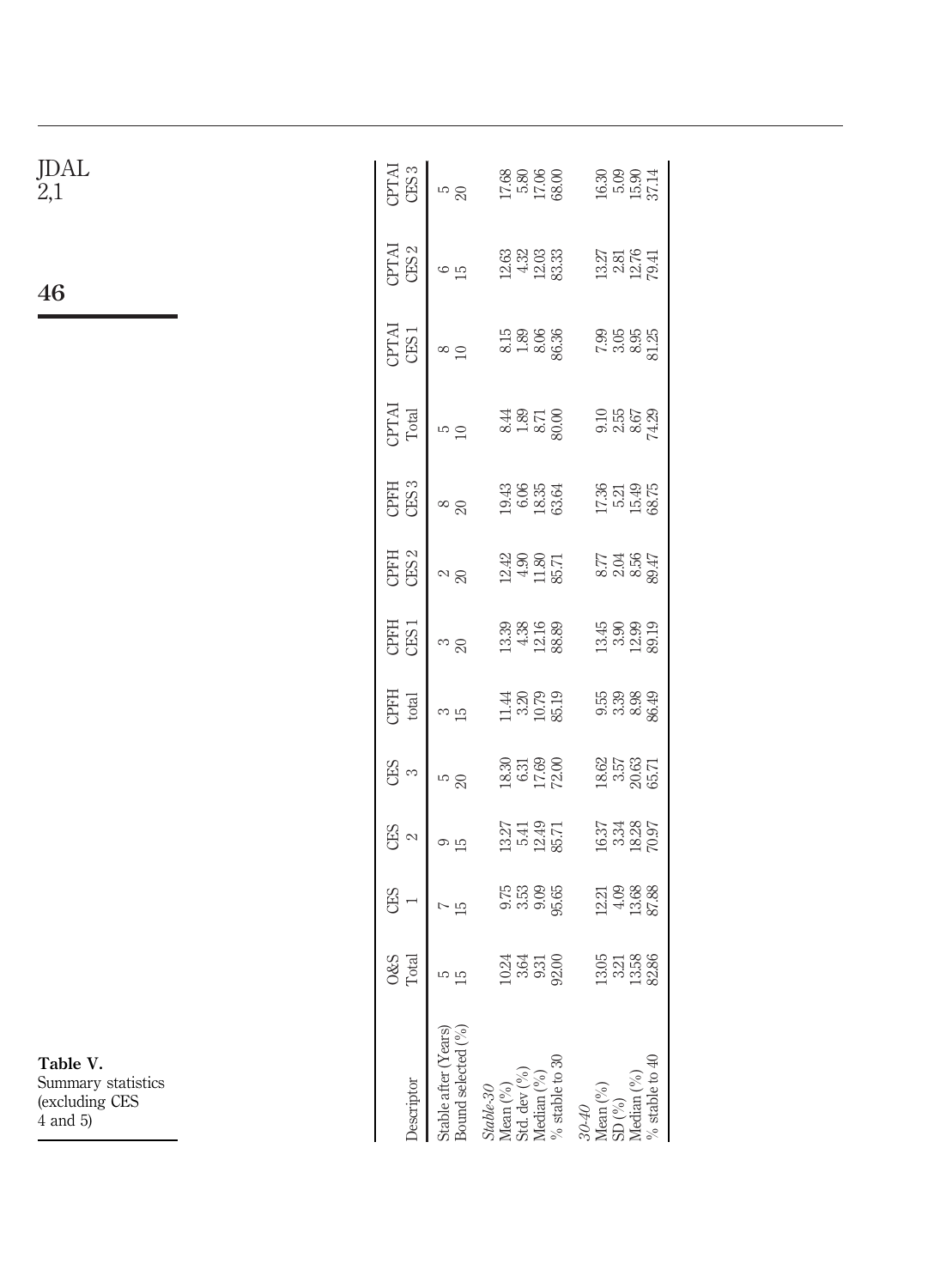dependent variable in the model is the natural log of total O&S CPTAI. When running diagnostics, the Breusch–Pagan test for constant variance repeatedly failed; however, natural log transformation of CPTAI and two predictor variables provided a more constant variance of residuals. The initial independent variable set to be investigated is shown in [Table VII](#page-10-1).

Of the independent variables tested in the model building set, two binary variables were removed for insignificance during the step-wise process at the 0.05 level: contract vs organic logistics support and all binary variables for years from IOC. Of the remaining 13 predictor variables, all exhibited individual significance below the comparison-wise error rate of

| Aircraft type      | Years to stability | Best bound $(\% )$ | Mean $(\% )$ | SD(%) | Median $(\% )$ |
|--------------------|--------------------|--------------------|--------------|-------|----------------|
| Training           |                    | 10                 | 7.09         | 5.44  | 5.85           |
| Transport/tanker   | 5                  | 10                 | 7.17         | 4.26  | 6.68           |
| Bombers*           | $\left( \right)$   | 15                 | 7 27         | 5.61  | 5.97           |
| Fighter/attack     | 2                  | 10                 | 7.42         | 2.93  | 6.94           |
| Reconnaissance     | 3                  | 15                 | 8.55         | 6.84  | 6.94           |
| <b>Helicopters</b> | 10                 | 15                 | 9.55         | 6.34  | 7.77           |
| Special duty**     | 0                  | 20                 | 11.26        | 7.67  | 10.00          |
| <b>UAV</b>         | 5                  | 15                 | 12.55        | 5.08  | 12.02          |

from IOC) by aircraft Notes: \*When tested to a 10% bound, bombers had 70.00% stability; \*\*when tested to 15% bound, special duty had 76.67% stability

| Name                                        | Type of<br>variable(s)                 | Description                                                                                                                                                                                                                                                                      | Source                                       |                                                                         |
|---------------------------------------------|----------------------------------------|----------------------------------------------------------------------------------------------------------------------------------------------------------------------------------------------------------------------------------------------------------------------------------|----------------------------------------------|-------------------------------------------------------------------------|
| Unit cost<br>Tempo<br>Average age           | Continuous<br>Continuous<br>Continuous | Unit cost of the aircraft for the program<br>Total flight hours in a year divided by the TAI<br>Average age of all aircraft in the program at the end<br>of the year                                                                                                             | <b>AFTOC</b><br><b>AFTOC</b><br><b>AFTOC</b> |                                                                         |
| Location of lead<br>logistics center        | Binary                                 | Location of the lead air logistics center (ALC). The<br>base case is Ogden Logistics Center (OO-ALC).<br>Binary variables are created for Warner Robins Air<br>Logistics Center (WR-ALC), Aeronautical Systems<br>Center (ASC), and Oklahoma City Logistics Center<br>$(OC-ALC)$ | <b>AFTOC</b>                                 |                                                                         |
| Contract vs<br>organic logistics<br>support | Binary                                 | Describe if the program is currently being<br>maintained by contract logistic support (CLS) or<br>organic logistics support                                                                                                                                                      | <b>AFTOC</b>                                 |                                                                         |
| Mission type                                | Binary                                 | There are eight mission types as delineated in<br>AFTOC: Bombers, Fighter/Attack, Helicopters,<br>Reconnaissance, Special Duty, Training, Transport/<br>Tanker, and UAV. The base case in the research is<br>Transport/Tanker                                                    | <b>AFTOC</b>                                 |                                                                         |
| Years from IOC                              | Binary                                 | These variables include years 1 through 30 from IOC<br>to determine if any specific years may be significant                                                                                                                                                                     | SARs, Deagel.com,<br>Af.mil                  |                                                                         |
| Stable vs<br>unstable                       | Binary                                 | Derived from the stability portion of the research<br>and indicates whether the program is considered<br>stable or not. Metric used is 5 years from IOC for<br><b>CPTAI</b>                                                                                                      | Findings from<br>stability analysis          | Table VII.<br>Predictor variables<br>analyzed in<br>regression analysis |

operating and support costs

Analyzing

47

<span id="page-10-1"></span>type

<span id="page-10-0"></span>Table VI. Total CPTAI summary statistics (stable to 30 years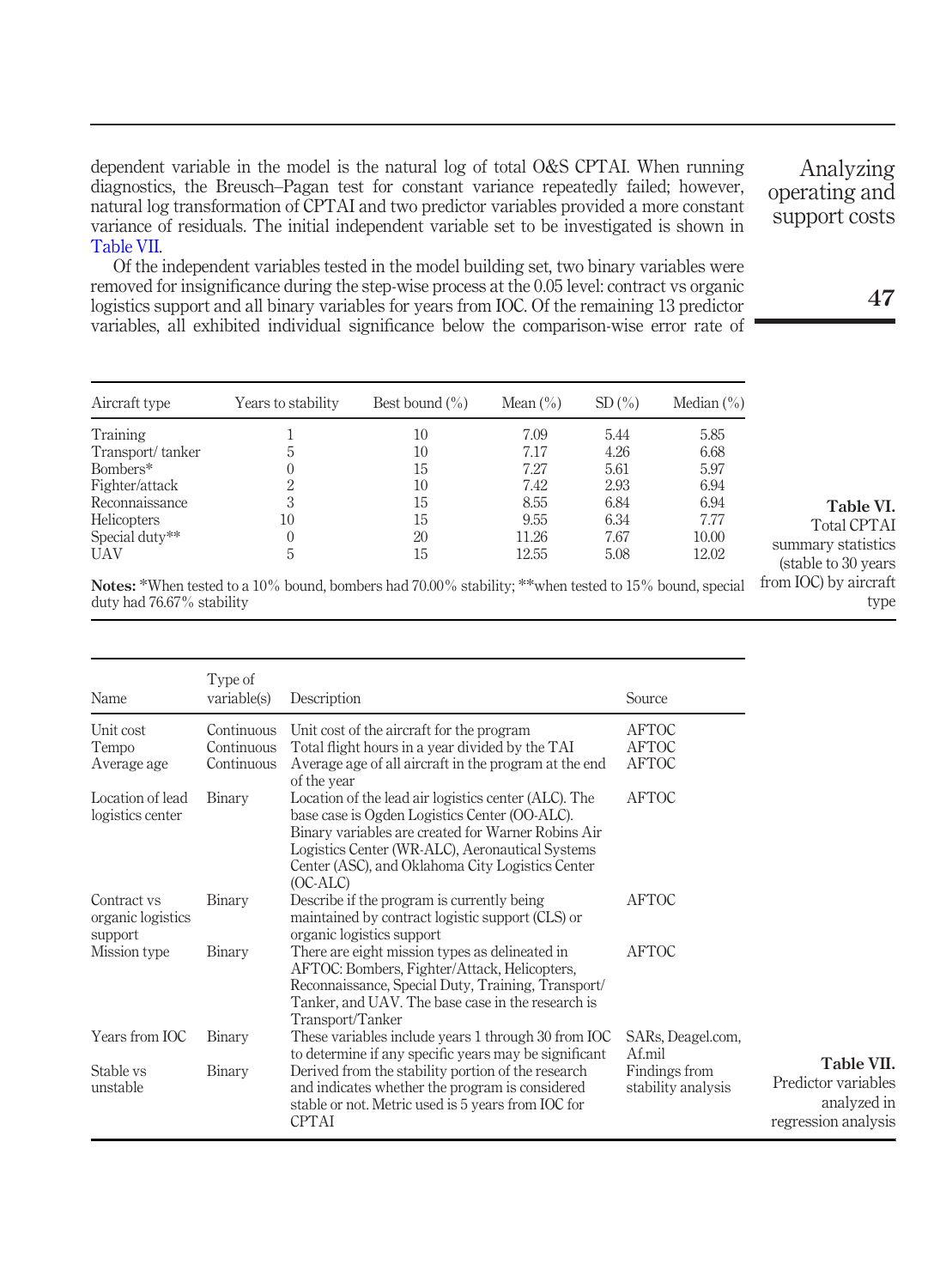JDAL 2,1

48

0.05/13 = 0.00384 for the Holm–Bonferroni correction. For the 80 per cent model building set, the MAPE is 0.0131 (1.31 per cent) and the MdAPE is 0.0095 (0.95 per cent). In the 20 per cent validation set, MAPE is 0.0108 (1.08 per cent) and MdAPE is 0.0071 (0.71 per cent). The adjusted  $R^2$  values for the model and validation sets are 0.8878 and 0.902, respectively. The close similarities in absolute percentage error and adjusted  $R^2$  values suggest a valid model.

Combining all data points, the updated model has an  $R^2$  value of 0.8901, which means that the model explains 89.01 per cent of the variance in the data set when predicting median total CPTAI. The model's largest VIF is 6.60 for the binary variable representing Warner Robins as the lead logistics center. All remaining values are below 5; however, this indicates there may be some minor multicollinearity in the model. The highest Cook's D is 0.367, which is below the 0.5 threshold for influential data points. The Shapiro–Wilk test fails the normality test with a p-value of  $\leq 0.001$ , and the Breusch–Pagan test fails the test for constant variance with a p-value of  $\langle 0.001$ . Though the tests fail statistically, a more indepth examination of the studentized residuals shows that values centered around the mean and the residual vs predicted plot show no apparent trend. Ordinary least squares regression is also robust against minor or moderate deviations from constant variance and normality ([Cohen](#page-13-12) *et al.*, 2003). Natural log transformation of the response variable as well as two predictor variables, unit-cost and tempo, provided a more constant variance of residuals. Final regression results are shown in [Table VIII](#page-11-0). The MAPE for the final model is 0.0126 (1.26 per cent) and MdAPE is 0.00913 (0.91 per cent), which indicates the model has a low relative error when predicting the natural log of total CPTAI.

#### Discussion and conclusion

This research determines to ascertain where stability occurs in O&S costs, and how it is exhibited using a variety of metrics. Overall, we find that the CPTAI metric is the best metric when seeking to determine stability. The cost type that exhibits less stability is the CPHF metric, which could be because of the high variance in flight hours and differences in mission types. Recall that the OSD-CAPE CES [\(Table III](#page-4-1)) is the structure used by analysts in constructing their estimates. Analysis of the CES illustrates that manpower (CES 1) and unit operations (CES 2) exhibit the highest degree of stability, while maintenance (CES 3) is the lowest. At the top level, CPTAI reaches stability five years from IOC and coincides with

<span id="page-11-0"></span>

|                      | Predictor variable                  | Estimate | $b-value$ | Standardized estimate | VIF  |
|----------------------|-------------------------------------|----------|-----------|-----------------------|------|
|                      | Intercept                           | 3.389    | < 0.0001  | N/A                   | N/A  |
|                      | LN unit cost                        | 0.407    | < 0.0001  | 0.634                 | 2.02 |
|                      | LN tempo (Fly hours/TAI)            | 0.736    | < 0.0001  | 0.475                 | 3.39 |
|                      | Average age                         | 0.018    | < 0.0001  | 0.232                 | 1.98 |
|                      | Fighter/attack                      | 0.514    | < 0.0001  | 0.230                 | 4.71 |
|                      | Bomber                              | 0.802    | < 0.0001  | 0.270                 | 3.00 |
|                      | Special duty                        | 0.304    | < 0.0001  | 0.131                 | 1.61 |
|                      | Reconnaissance                      | 0.690    | < 0.0001  | 0.234                 | 1.61 |
|                      | Helicopter                          | 0.386    | < 0.0001  | 0.079                 | 1.34 |
|                      | Trainer                             | $-0.572$ | < 0.0001  | $-0.149$              | 2.29 |
|                      | <b>Stable</b>                       | $-0.188$ | < 0.0001  | $-0.072$              | 1.41 |
|                      | WR-ALC (Warner Robbins)             | 0.792    | < 0.0001  | 0.465                 | 6.60 |
| Table VIII.          | ASC (Wright-Patt)                   | 0.599    | < 0.0001  | 0.255                 | 4.47 |
| Final ordinary least | OC-ALC (Oklahoma City)              | 0.503    | < 0.0001  | 0.260                 | 5.11 |
| squares model        | WR-ALC * Fighter/attack interaction | $-0.611$ | < 0.0001  | $-0.166$              | 1.84 |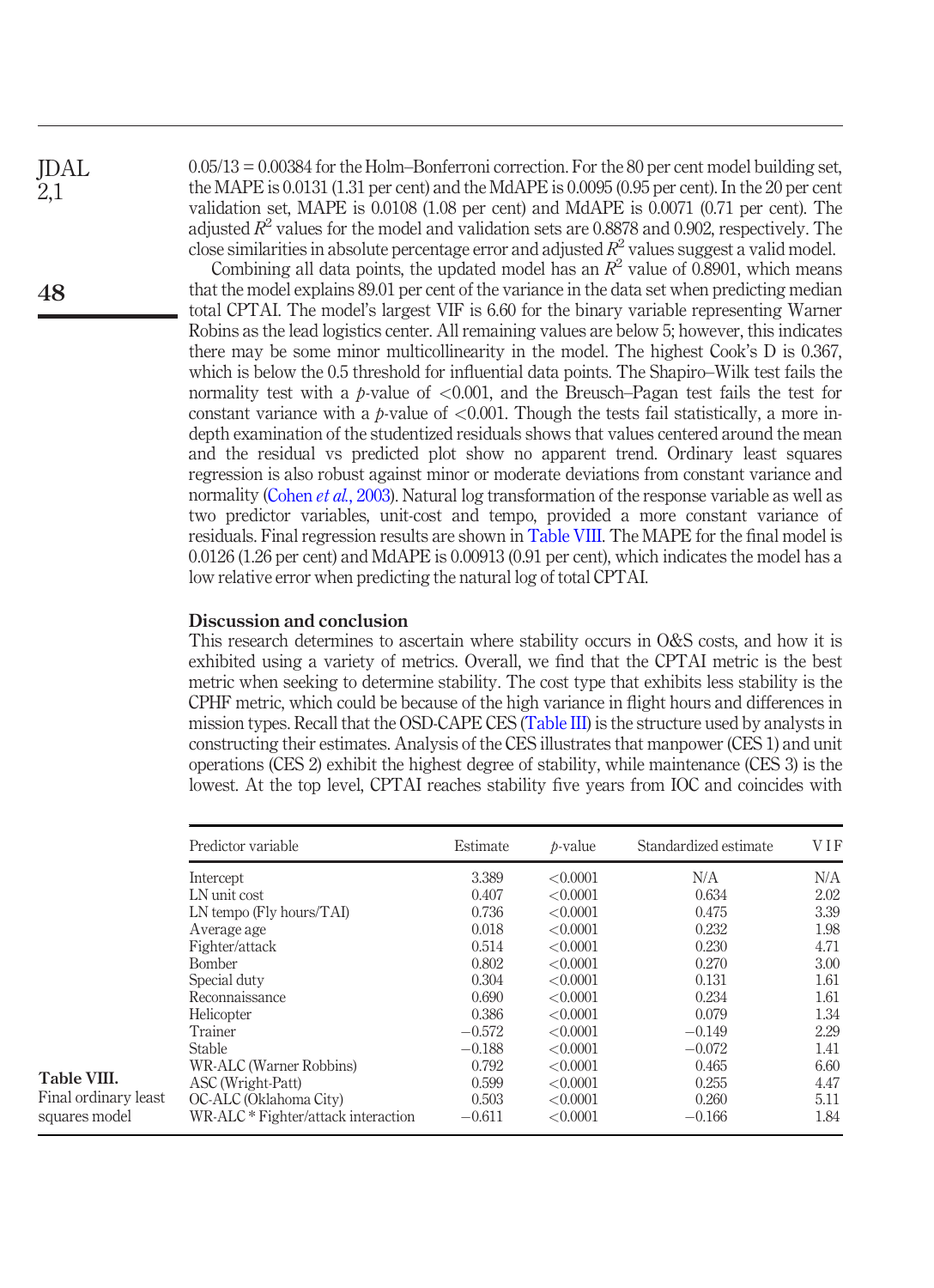Dixon'[s \(2005\)](#page-13-5) research on commercial aircraft exiting the newness phase when average aircraft age is five-six years. Dixon's research is standardized by average age and CPHF but it presents similar results to our analysis. Our categorical analysis (using CPTAI as the metric) finds two-three distinct groupings, with stability typically occurring from 0 to 5 years from IOC. Practical applications of these findings for DoD cost analysts and decisionmakers is straightforward. Programmatic decisions, such as the aforementioned U-2 vs Global-Hawk decisions, are based partially on out-year sustainment costs. Understanding the stability properties of these costs provides an increased confidence in the estimates provided and the decisions upon which they are based.

In addition to analyzing stability properties, this research develops a robust regression model to predict median total O&S costs for aircraft. It is important to note that this tool is intended to be used as a crosscheck in conjunction with primary methods when creating estimates. The model has an  $R^2$  of 0.8901, which is a significant explanation of the variance in the data. [Table IX](#page-12-0) displays the relative contribution for the variable types as determined by standardized beta estimates. Aircraft type, location of lead logistics center and unit cost are the three largest contributing factors to the model and comprise over 74 per cent of the relative weights in the total model. Standard practice is for analysts to use a multitude of techniques to enhance confidence in the estimates provided. The model developed here serves as another technique for the analyst's toolkit.

There are several limitations to this research. Perhaps the most significant limitation in determining stability is that the research standardizes by years from IOC. In theory, it is a reasonable way to standardize, but in reality, programs distinguish initial capability differently. Programs may declare IOC earlier than when they should because of schedule or other pressures. In other cases, programs incur O&S costs for multiple years before declaring IOC which skews the data to show stability sooner. This limitation is well documented in other works such as [Kozlak](#page-13-13) *et al.* (2017) and [Jimenez](#page-13-14) *et al.* (2016), who also used IOC dates as a standardization point. A second limitation with respect to IOC is that the year is used rather than the month for IOC dates for simplicity reasons. Finally, our investigation is limited to only Air Force aircraft. While the stability results coincide with Dixon'[s \(2005\)](#page-13-5) research with commercial aircraft, it is impossible to tell if these characteristics are the same as those of other service aircraft or other types of programs.

There are multiple areas where future research is warranted. Stability properties of other military services weapon systems could be investigated using the methodology of this paper. The visibility and management of operating and support costs database contains the necessary O&S costs for other services. Additionally, an investigation into CES 6, indirect costs, to develop an allocation model would allow for future researchers to use this CES in their analysis. Other future research could examine O&S cost property behavior in times of war in comparison to peacetime.

<span id="page-12-0"></span>

| Predictor variables (Grouped) | Relative contribution $(\%)$ |                       |
|-------------------------------|------------------------------|-----------------------|
| LN unit cost                  | 17.4                         |                       |
| LN tempo                      | 13.0                         | Table IX.             |
| Average age                   | 6.4                          | Predictor variables   |
| Stable                        | 2.0                          |                       |
| Logistics center              | 26.8                         | (grouped) and         |
| Aircraft type                 | 29.9                         | relative contribution |
| Interaction term              | 4.5                          | to model              |

Analyzing operating and support costs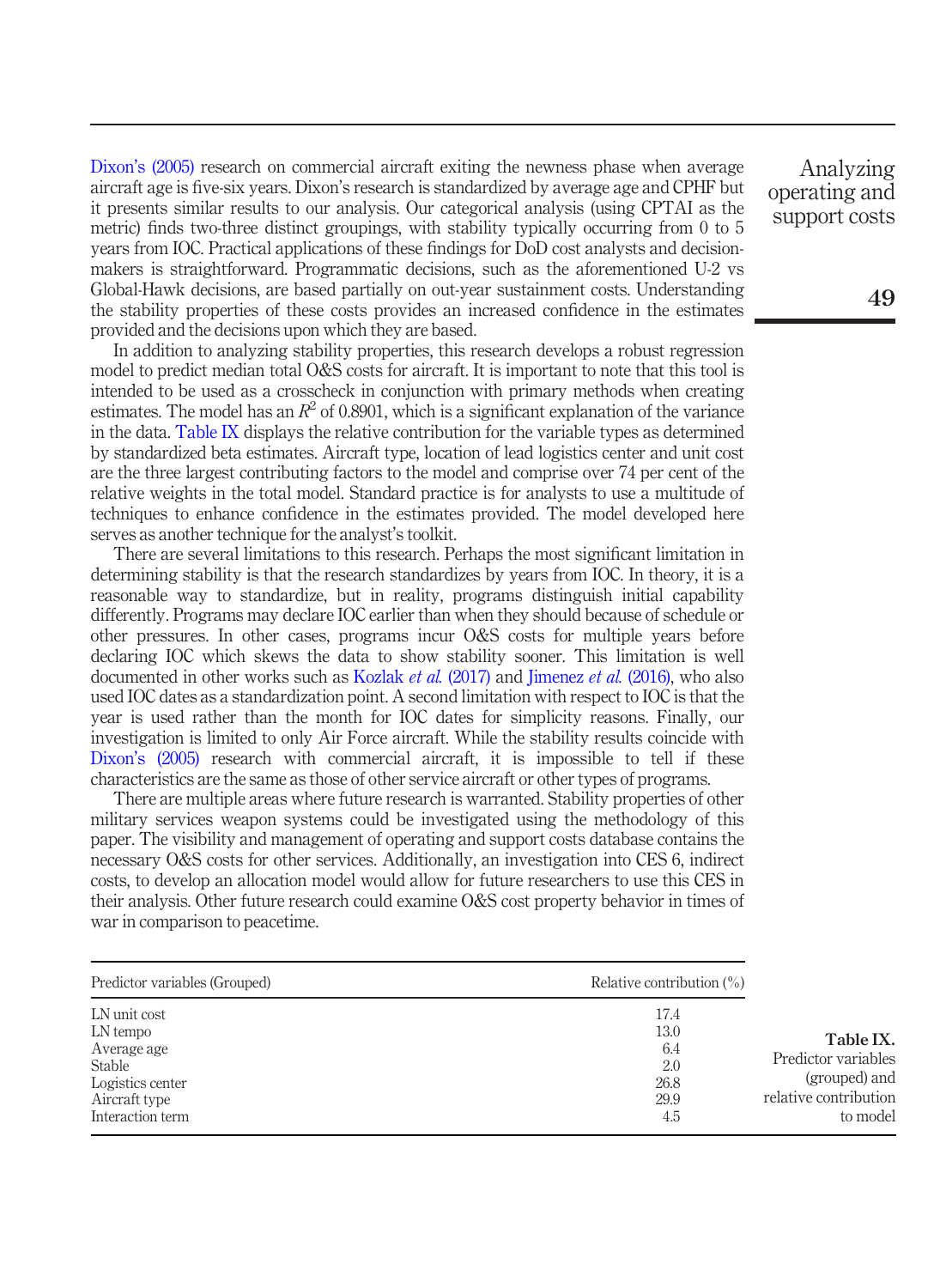The new emphasis placed on understanding O&S costs from the WSARA legislation has resulted in a nascent research stream that is growing. This research adds to the body of knowledge by providing cost analysts and decision-makers with tools to help determine when Air Force aircraft can be considered to have stabilized O&S costs. A determination of stability allows for better budgeting practices because cost analysts can then switch from using analogous programs to extrapolating from actual data. In addition, we provide a new parametric model that predicts median O&S costs for programs in varying stages in the life cycle. Convergence around an estimate from multiple techniques provides confidence in the decision upon which they are based. JDAL 2,1

#### References

- <span id="page-13-1"></span>Boito, M., Light, T., Mills, P. and Baldwin, L. (2012), Managing US Air Force Aircraft Operating and Support Costs (RR-1077), RAND Corporation, Santa Monica, CA.
- <span id="page-13-6"></span>Christensen, D. and Payne, K. (1992), "Cost performance index stability: fact or fiction?", Journal of Parametrics, Vol. 12 No. 1, pp. 27-40.
- <span id="page-13-12"></span>Cohen, J., Cohen, P., West, S.G. and Aiken, L.S. (2003), Applied Multiple Regression/Correlation Analysis for the Behavioral Sciences, 3rd edition. Lawrence Erlbaum Associates, Mahway, NJ.
- <span id="page-13-0"></span>Congress US (2009),"Weapon systems acquisition reform Act of 2009", Public Law, 111-23.
- <span id="page-13-9"></span>Congressional Budget Office (CBO) (2001), The Effects of Aging on the Costs of Operating and Maintaining Military Equipment, Government Printing Office, Washington DC.
- <span id="page-13-5"></span>Dixon, M. (2005), The Costs of Aging Aircraft; Insights from Commercial Aviation (MG-486), RAND Corporation, Santa Monica, CA.
- <span id="page-13-4"></span>Government Accountability Office (2009), Gao Cost Estimating and Assessment Guide (09-3SP), United States Government Printing Office, Washington, DC.
- <span id="page-13-8"></span>Hildebrandt, G.G. and Sze, M. (1990), An Estimation of USAF Aircraft Operating and Support Cost Relations (N3-062), RAND Corporation, Santa Monica, CA.
- <span id="page-13-14"></span>Jimenez, C.A., White, E.D., Brown, G.E., Ritschel, J.D., Lucas, B.M. and Seibel, M.J. (2016), "Using premilestone B data to predict schedule duration for defense acquisition programs", Journal of Cost Analysis and Parametrics, Vol. 9 No. 2, pp. 112-126.
- <span id="page-13-2"></span>Jones, G., White, E.D., Ryan, E.T. and Ritschel, J.D. (2014), "Investigation into the ratio of operating and support costs to life-cycle costs for DoD weapon systems", Defense Acquisition Research Journal, Vol. 21 No. 1, pp. 442-464.
- <span id="page-13-13"></span>Kozlak, S.J., White, E.D., Ritschel, J.D., Lucas, B.M. and Seibel, J.M. (2017), "Analyzing cost growth at program stages for DoD aircraft", Defense Acquisition Research Journal, Vol. 24 No. 3, pp. 386-407.
- <span id="page-13-3"></span>Mislick, G.K. and Nussbaum, D.A. (2015), Cost Estimation: Methods and Tools, John Wiley & Sons, Hoboken, NJ.
- <span id="page-13-10"></span>Office of the Secretary of Defense, Cost Assessment and Program Evaluation (OSD CAPE) (2014), "Operating and support cost-estimating guide", Washington, DC, available at: [www.cape.osd.](http://www.cape.osd.mil/files/OS_Guide_v9_March_2014.pdf) mil/fi[les/OS\\_Guide\\_v9\\_March\\_2014.pdf](http://www.cape.osd.mil/files/OS_Guide_v9_March_2014.pdf)
- <span id="page-13-11"></span>O'Hanlon, G. (2018), "An analysis of aircraft operating and support cost element structures and their contribution to total costs (AFIT-ENV-MS-18-M-227)", Master of science thesis, Air Force Institute of Technology, Department of Systems Engineering and Management, Wright-Patterson AFB, OH.
- <span id="page-13-7"></span>Petter, J.L., Ritschel, J.D. and White, E.D. (2015), "Stability properties in department of defense contracts: answering the controversy", Journal of Public Procurement, Vol. 15 No. 3, pp. 341-364.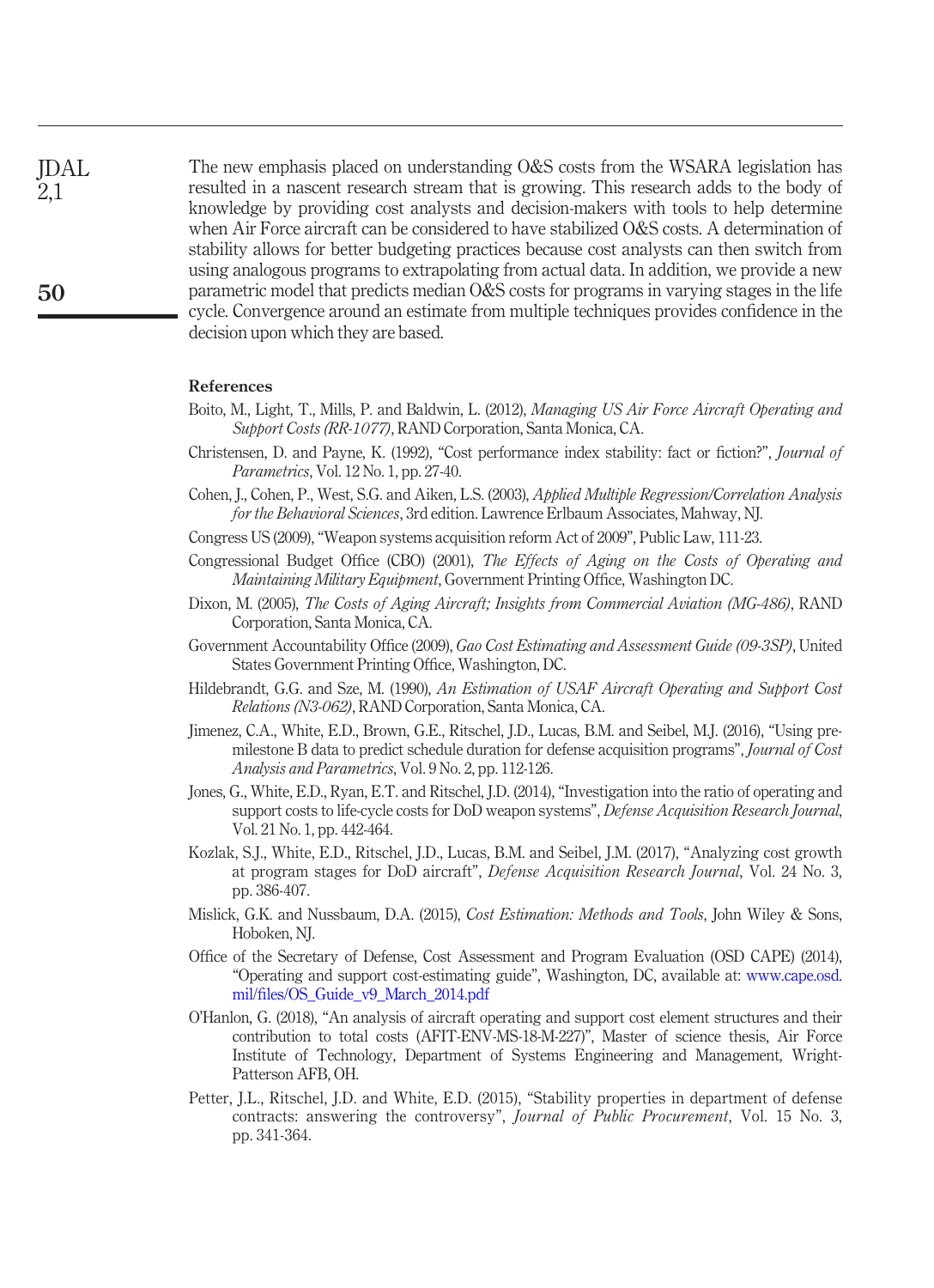<span id="page-14-3"></span><span id="page-14-2"></span>

| Pomerleau, M. (2016), "Global Hawk takes another step toward replacing the U2", Defense Systems,<br>available at: https://defensesystems.com/articles/2016/02/25/global-hawk-sensors-replacing-u2-<br>spy-plane.aspx (accessed 11 January 2018). | Analyzing<br>operating and |
|--------------------------------------------------------------------------------------------------------------------------------------------------------------------------------------------------------------------------------------------------|----------------------------|
| Ritschel, J.D. and Ritschel, T.L. (2016), "Organic or contract support? Investigating cost and<br>performance in aircraft sustainment", Journal of Transportation Management, Vol. 27 No. 2,<br>pp. 47-58.                                       | support costs              |
| Ryan, E., Jacques, D., Colombi, J. and Schubert, C. (2012), "A proposed methodology to characterize the<br>accuracy of life cycle cost estimates for DoD programs", Procedia Computer Science, Vol. 8,<br>pp. 361-369.                           | 5 I                        |

<span id="page-14-1"></span><span id="page-14-0"></span>Ryan, E., Jacques, D., Ritschel, J. and Schubert, C. (2013), "Characterizing the accuracy of DoD operating and support cost estimates", *Journal of Public Procurement*, Vol. 13 No. 1, pp. 103-132.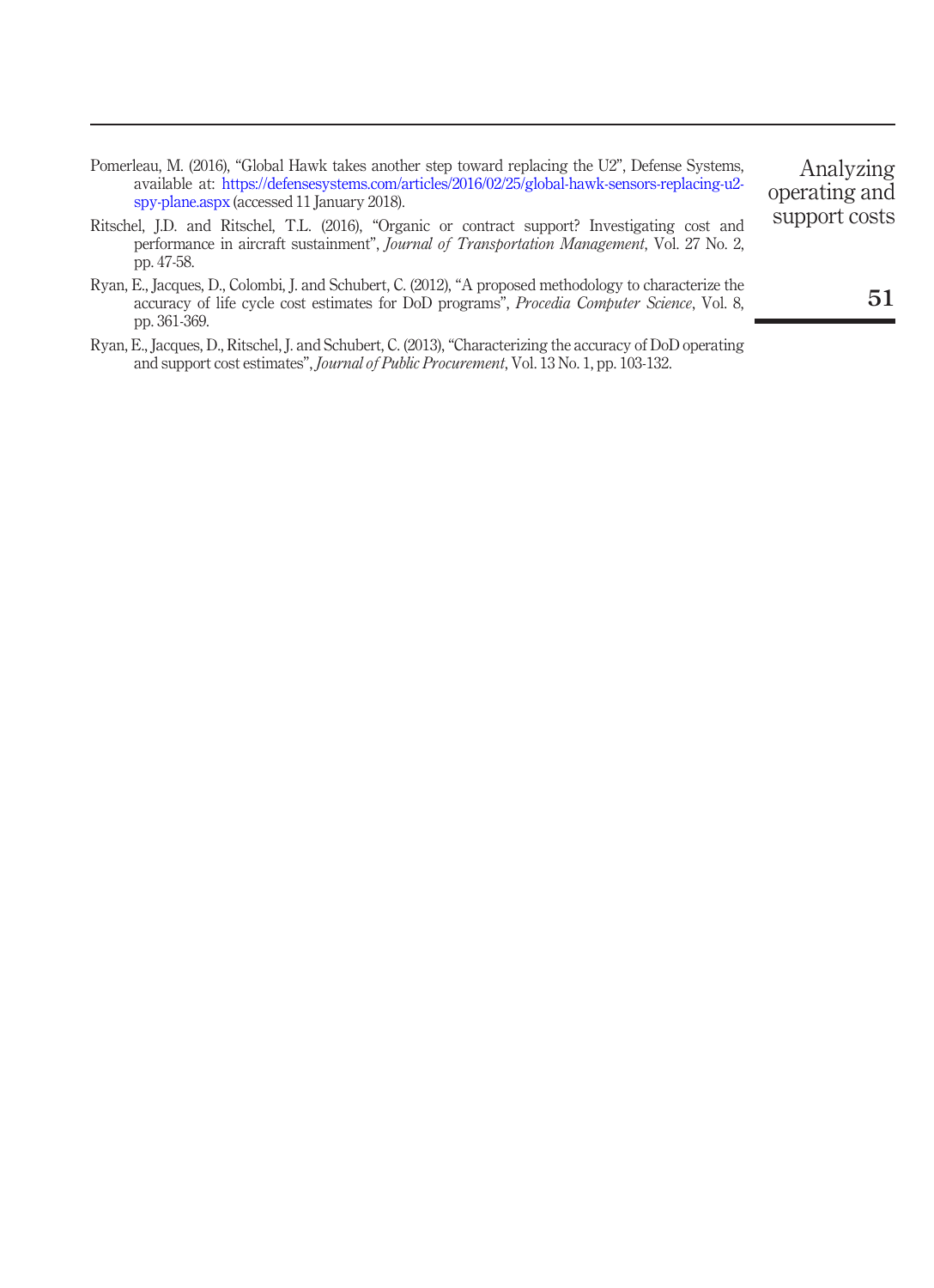<span id="page-15-0"></span>Appendix

JDAL 2,1

### 52

| Years from IOC | O&S Total | CES <sub>1</sub> | CES <sub>2</sub> | CES <sub>3</sub> | CES <sub>4</sub> | CES <sub>5</sub> |
|----------------|-----------|------------------|------------------|------------------|------------------|------------------|
| $\mathbf{1}$   | 1,432.0%  | 1,817.9%         | 5,561.7%         | 822.2%           | 627.5%           | 49.7%            |
| $\overline{2}$ | 76.1%     | 89.1%            | 84.3%            | 99.4%            | 85.8%            | 241.4%           |
| 3              | 85.8%     | 390.5%           | 55.8%            | 131.8%           | 254.4%           | 1,694.9%         |
| 4              | 30.0%     | 35.2%            | 19.7%            | 47.1%            | 1321.1%          | 188.4%           |
| 5              | 38.4%     | 21.3%            | 28.4%            | 27,984.8%        | 55.4%            | 39.8%            |
| 6              | 13.5%     | 21.1%            | 31.2%            | 15.4%            | 75.9%            | 137.3%           |
| $\overline{7}$ | 12.2%     | 19.4%            | 17.1%            | 22.4%            | 230.7%           | 96.4%            |
| 8              | 16.3%     | 14.2%            | 28.8%            | 29.0%            | 73.3%            | 51.9%            |
| 9              | 12.7%     | 10.5%            | 23.2%            | 19.8%            | 127.2%           | 68.2%            |
| 10             | 12.1%     | 9.6%             | 13.3%            | 20.2%            | 203.9%           | 60.3%            |
| 11             | 21.0%     | 21.7%            | 33.1%            | 23.1%            | 125.1%           | 113.3%           |
| 12             | 7.8%      | 9.1%             | 10.2%            | 12.9%            | 22.2%            | 26.9%            |
| 13             | 14.6%     | 11.5%            | 6.3%             | 39.5%            | 42.7%            | 33.2%            |
| 14             | 7.0%      | 7.5%             | 12.1%            | 11.7%            | 196.7%           | 57.9%            |
| 15             | 8.6%      | 9.8%             | 18.8%            | 22.4%            | 146.3%           | 26.3%            |
| 16             | 10.6%     | 8.7%             | 10.5%            | 24.7%            | 307.9%           | 97.0%            |
| 17             | 7.1%      | 7.9%             | 13.6%            | 12.8%            | 60.5%            | 38.5%            |
| 18             | 7.7%      | 7.6%             | 13.8%            | 19.1%            | 92.1%            | 45.4%            |
| 19             | 4.7%      | 4.7%             | 9.2%             | 11.6%            | 57.0%            | 36.1%            |
| 20             | 7.3%      | 8.5%             | 8.8%             | 13.3%            | 75.0%            | 32.6%            |
| 21             | 8.6%      | 6.4%             | 12.5%            | 19.6%            | 93.3%            | 50.5%            |
| 22             | 9.3%      | 9.1%             | 13.2%            | 17.7%            | 103.6%           | 113.1%           |
| 23             | 6.2%      | 8.2%             | 10.9%            | 13.4%            | 43.8%            | 41.9%            |
| 24             | 7.9%      | 14.2%            | 10.8%            | 16.2%            | 132.6%           | 149.5%           |
| 25             | 9.4%      | 11.6%            | 9.4%             | 12.2%            | 26.4%            | 46.1%            |
| 26             | 7.7%      | 7.6%             | 13.1%            | 15.1%            | 30.7%            | 22.5%            |
| 27             | 7.9%      | 5.3%             | 14.0%            | 14.5%            | 57.4%            | 46.6%            |
| 28             | 10.8%     | 9.1%             | 12.5%            | 18.6%            | 22.2%            | 54.0%            |
| 29             | 12.4%     | 11.9%            | 18.4%            | 17.8%            | 33.3%            | 176.6%           |
| 30             | 12.6%     | 9.6%             | 14.2%            | 14.5%            | 42.7%            | 269.9%           |
| 31             | 9.0%      | 7.6%             | 13.0%            | 11.4%            | 52.7%            | 24.8%            |
| 32             | 11.1%     | 8.9%             | 18.4%            | 14.1%            | 45.9%            | 38.2%            |
| 33             | 16.7%     | 15.0%            | 18.5%            | 21.4%            | 30.1%            | 86.6%            |
| 34             | 16.0%     | 13.7%            | 18.3%            | 18.3%            | 50.6%            | 2,809.0%         |
| 35             | 17.2%     | 19.1%            | 20.4%            | 21.4%            | 50.1%            | 95.0%            |
| 36             | 9.5%      | 6.1%             | 12.7%            | 16.7%            | 30.1%            | 69.0%            |
| 37             | 10.0%     | 10.8%            | 14.2%            | 20.6%            | 28.4%            | 46.6%            |
| 38             | 11.4%     | 15.7%            | 10.9%            | 21.4%            | 46.9%            | 188.5%           |
| 39             | 13.6%     | 10.4%            | 17.8%            | 18.6%            | 31.4%            | 77.5%            |
| 40             | 15.9%     | 14.8%            | 19.5%            | 22.1%            | 56.8%            | 185.5%           |

Figure A1. Mean per cent difference (total O&S)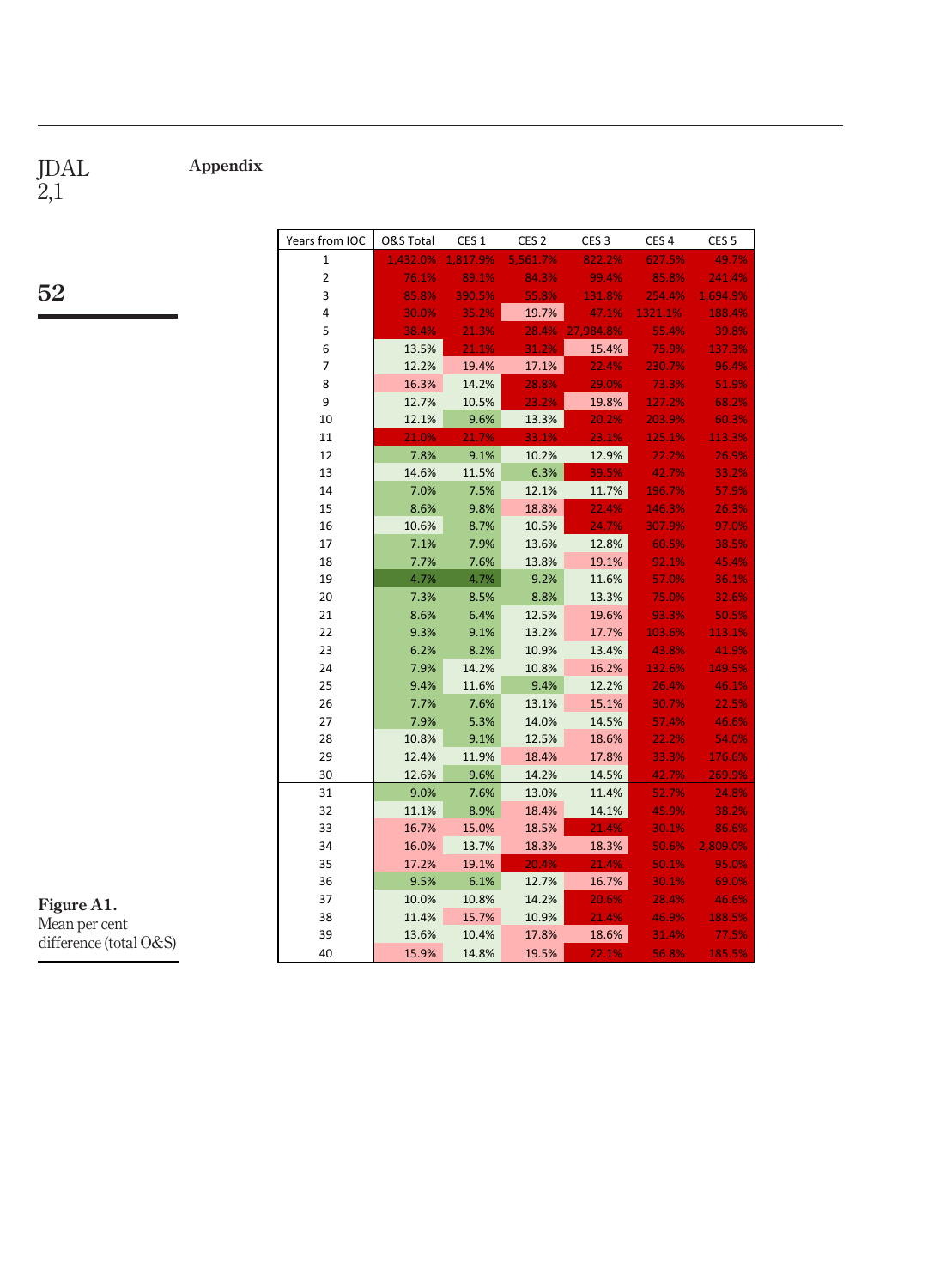| Years          | <b>CPFH</b> | <b>CPFH</b>      | <b>CPFH</b>      | <b>CPFH CES</b> | <b>CPFH</b>      | <b>CPFH</b>      |
|----------------|-------------|------------------|------------------|-----------------|------------------|------------------|
| from IOC       | Total       | CES <sub>1</sub> | CES <sub>2</sub> | 3               | CES <sub>4</sub> | CES <sub>5</sub> |
| 1              | 649.4%      | 874.5%           | 2,772.6%         | 142.4%          | 190.4%           | 61.3%            |
| $\overline{2}$ | 42.0%       | 36.3%            | 52.9%            | 76.0%           | 50.6%            | 107.5%           |
| 3              | 20.0%       | 93.9%            | 17.4%            | 49.2%           | 133.1%           | 1,327.7%         |
| 4              | 13.5%       | 14.9%            | 14.5%            | 37.2%           | 374.2%           | 134.8%           |
| 5              | 18.1%       | 11.5%            | 16.8%            | 18,954.7%       | 55.5%            | 40.1%            |
| 6              | 14.9%       | 21.1%            | 21.2%            | 20.5%           | 70.3%            | 121.6%           |
| 7              | 13.7%       | 18.7%            | 13.6%            | 21.2%           | 174.3%           | 87.3%            |
| 8              | 15.6%       | 20.0%            | 20.2%            | 21.9%           | 61.5%            | 46.3%            |
| 9              | 12.4%       | 9.0%             | 24.5%            | 19.8%           | 103.9%           | 61.5%            |
| 10             | 10.0%       | 11.9%            | 11.5%            | 19.0%           | 192.0%           | 52.5%            |
| 11             | 13.6%       | 12.8%            | 13.1%            | 23.9%           | 78.2%            | 103.8%           |
| 12             | 10.8%       | 10.6%            | 12.3%            | 16.3%           | 24.2%            | 28.4%            |
| 13             | 13.5%       | 13.4%            | 5.7%             | 39.3%           | 42.0%            | 36.4%            |
| 14             | 5.4%        | 8.4%             | 8.0%             | 13.1%           | 197.0%           | 54.7%            |
| 15             | 11.3%       | 11.9%            | 20.1%            | 24.6%           | 140.4%           | 28.1%            |
| 16             | 10.3%       | 6.8%             | 8.3%             | 25.1%           | 314.3%           | 92.2%            |
| 17             | 8.0%        | 10.1%            | 14.6%            | 16.4%           | 61.0%            | 41.0%            |
| 18             | 9.6%        | 9.4%             | 10.3%            | 21.1%           | 89.1%            | 49.3%            |
| 19             | 9.0%        | 6.9%             | 8.3%             | 17.2%           | 64.1%            | 38.0%            |
| 20             | 7.4%        | 9.5%             | 8.1%             | 16.1%           | 77.0%            | 32.5%            |
| 21             | 13.3%       | 12.8%            | 12.5%            | 23.9%           | 96.6%            | 64.0%            |
| 22             | 9.0%        | 11.1%            | 12.1%            | 18.2%           | 98.5%            | 101.7%           |
| 23             | 9.0%        | 11.9%            | 6.4%             | 18.4%           | 45.7%            | 41.1%            |
| 24             | 9.3%        | 18.9%            | 8.9%             | 17.7%           | 152.1%           | 150.1%           |
| 25             | 7.0%        | 13.7%            | 6.4%             | 8.8%            | 22.4%            | 45.2%            |
| 26             | 15.8%       | 18.5%            | 8.9%             | 21.4%           | 40.3%            | 24.0%            |
| 27             | 9.1%        | 12.2%            | 8.9%             | 15.4%           | 56.0%            | 43.2%            |
| 28             | 16.6%       | 23.0%            | 10.3%            | 12.0%           | 25.6%            | 58.0%            |
| 29             | 9.6%        | 17.5%            | 9.7%             | 21.4%           | 36.8%            | 175.5%           |
| 30             | 13.1%       | 14.7%            | 15.3%            | 18.3%           | 36.8%            | 223.4%           |
| 31             | 8.9%        | 10.7%            | 10.5%            | 14.2%           | 57.3%            | 23.5%            |
| 32             | 8.9%        | 12.5%            | 9.6%             | 15.0%           | 72.6%            | 37.8%            |
| 33             | 7.0%        | 12.0%            | 9.2%             | 13.0%           | 36.1%            | 95.2%            |
| 34             | 10.2%       | 16.0%            | 8.6%             | 13.8%           | 46.3%            | 4,096.2%         |
| 35             | 17.9%       | 21.8%            | 7.8%             | 29.5%           | 51.9%            | 124.0%           |
| 36             | 5.9%        | 7.3%             | 5.0%             | 13.8%           | 23.9%            | 66.8%            |
| 37             | 6.8%        | 13.0%            | 11.3%            | 15.5%           | 32.9%            | 43.0%            |
| 38             | 9.2%        | 16.3%            | 7.2%             | 18.7%           | 46.4%            | 192.6%           |
| 39             | 11.8%       | 13.2%            | 7.3%             | 23.1%           | 46.3%            | 81.9%            |
| 40             | 9.0%        | 11.6%            | 11.4%            | 17.0%           | 53.5%            | 174.4%           |

Analyzing operating and support costs

53

Figure A2. Mean per cent difference CPFH